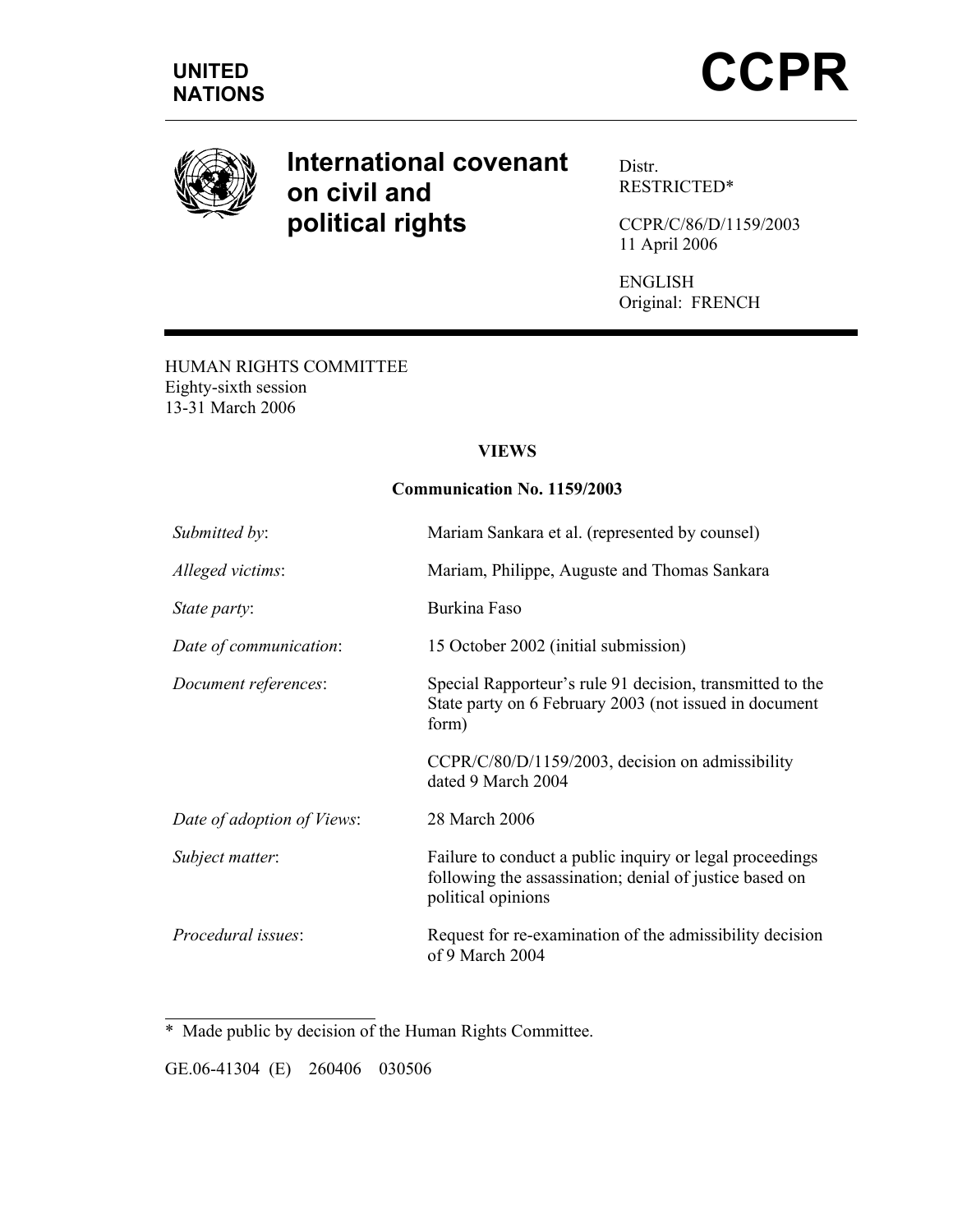| Substantive issues:               | Failure to conduct a public inquiry or legal<br>proceedings following the assassination; inhuman<br>treatment; failure to correct a death certificate;<br>denial of justice; principle of "equality of arms";<br>right to be heard by an independent and impartial<br>court within a reasonable period; right to security<br>of the person; discrimination based on political<br>opinions |
|-----------------------------------|-------------------------------------------------------------------------------------------------------------------------------------------------------------------------------------------------------------------------------------------------------------------------------------------------------------------------------------------------------------------------------------------|
| Articles of the Covenant:         | Articles 7, 9, paragraph 1, 14, paragraph 1, 26                                                                                                                                                                                                                                                                                                                                           |
| Article of the Optional Protocol: | Article 5, paragraph 1                                                                                                                                                                                                                                                                                                                                                                    |

 On 28 March 2006, the Human Rights Committee adopted the annexed draft as the Committee's Views, under article 5, paragraph 4, of the Optional Protocol, in respect of communication No. 1159/2003. The text of the Views is appended to the present document.

## **[ANNEX]**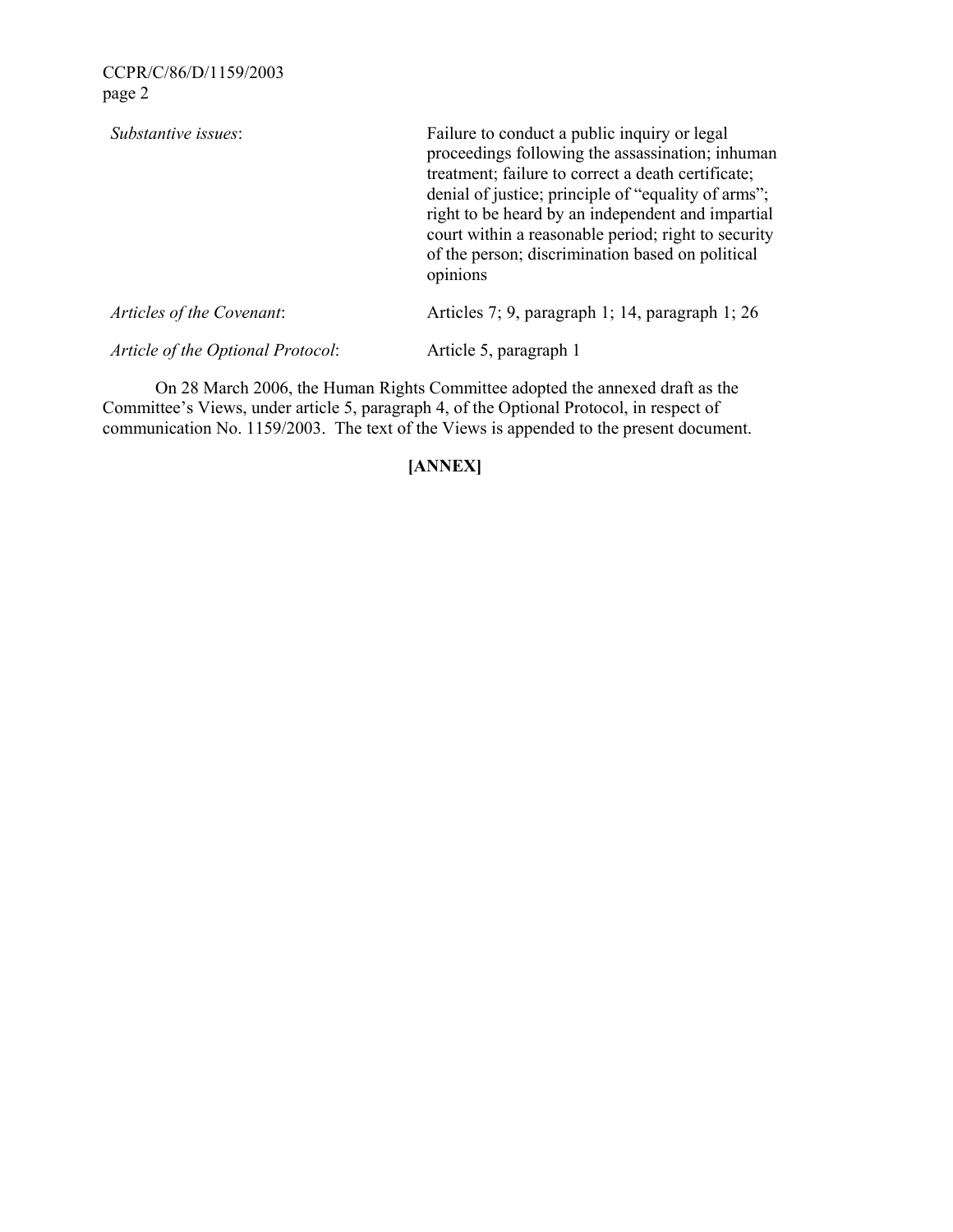#### **Annex**

#### **VIEWS OF THE HUMAN RIGHTS COMMITTEE UNDER ARTICLE 5, PARAGRAPH 4, OF THE OPTIONAL PROTOCOL TO THE INTERNATIONAL COVENANT ON CIVIL AND POLITICAL RIGHTS**

#### **Eighty-sixth session**

#### **concerning**

#### **Communication No. 1159/2003**\*

| Submitted by:              | Mariam Sankara et al. (represented by counsel) |
|----------------------------|------------------------------------------------|
| Alleged victim:            | Mariam, Philippe, Auguste and Thomas Sankara   |
| State party:               | Burkina Faso                                   |
| Date of communication:     | 15 October 2002 (initial submission)           |
| Decision on admissibility: | 9 March 2004                                   |

*The Human Rights Committee*, established under article 28 of the International Covenant on Civil and Political Rights,

*Meeting* on 28 March 2006,

*Having concluded* its consideration of communication No. 1159/2003, submitted on behalf of Mariam, Philippe, Auguste and Thomas Sankara under the Optional Protocol to the International Covenant on Civil and Political Rights,

*Having taken into account* all written information made available to it by the authors of the communication and the State party,

*Adopts* the following:

#### **Views under article 5, paragraph 4, of the Optional Protocol**

1.1 The authors, Ms. Mariam Sankara (born on 26 March 1953 and residing in France) and her sons Philippe (born on 10 August 1980 and residing in France) and Auguste Sankara (born

<sup>\*</sup> The following members of the Committee participated in the examination of the present communication: Mr. Abdelfattah Amor, Mr. Nisuke Ando, Mr. Prafullachandra Natwarlal Bhagwati, Ms. Christine Chanet, Mr. Maurice Glèlè Ahanhanzo, Mr. Edwin Johnson, Mr. Walter Kälin, Mr. Ahmed Tawfik Khalil, Ms. Elisabeth Palm, Mr. Rafael Rivas Posada, Sir Nigel Rodley, Mr. Ivan Shearer, Mr. Hipólito Solari-Yrigoyen, Ms. Ruth Wedgwood and Mr. Roman Wieruszewski.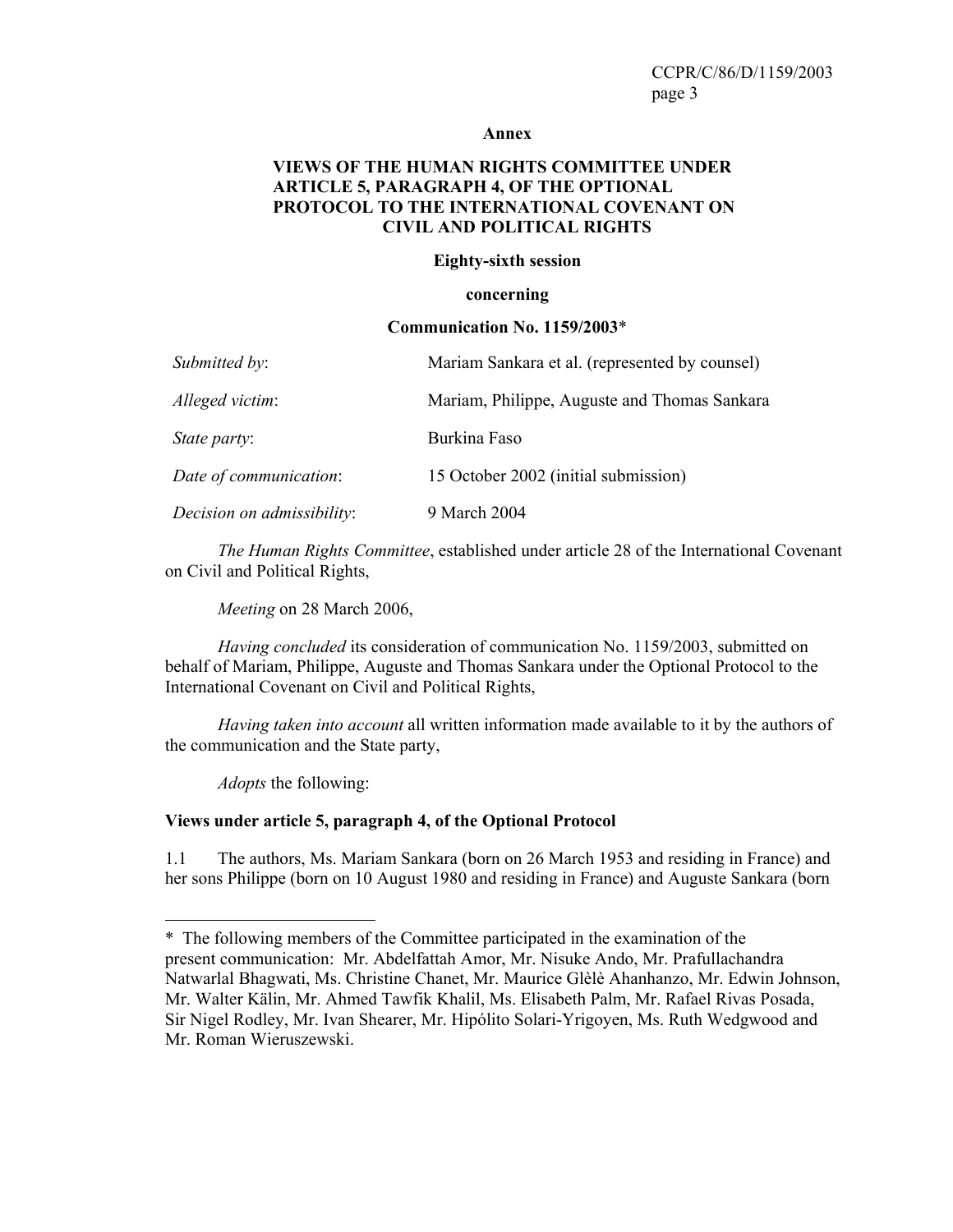on 21 September 1982 and residing in France) are, respectively, the wife and children of Mr. Thomas Sankara, former President of Burkina Faso, who died on 15 October 1987. The authors state that they are acting on behalf of Mr. Thomas Sankara and as victims themselves. They allege violations by Burkina Faso of: article 6, paragraph 1, of the Covenant in connection with Thomas Sankara; articles 2, paragraphs 1 and 3 (a) and (b), 14, paragraph 1, 17, 23, paragraph 1, and 26 of the Covenant in connection with Ms. Sankara and her children; and also article 16 of the Covenant in the case of Auguste Sankara. The authors are represented by counsel, Vincent Valai and M. Milton James Fernandes, of the Collectif Juridique Internationale Justice pour Sankara.

1.2 The Covenant and the Optional Protocol thereto entered into force for Burkina Faso on 4 April 1999.

## **Facts as submitted by the authors**

2.1 On 15 October 1987, Thomas Sankara, President of Burkina Faso, was assassinated during a coup d'état in Ouagadougou.

2.2 From 1987 to 1997, the authorities did not, according to the authors, conduct any inquiry into this assassination. Moreover, on 17 January 1988, a death certificate was issued, falsely stating that Thomas Sankara had died of natural causes.

2.3 On 29 September 1997, within the 10-year statute of limitations, Ms. Mariam Sankara, in her capacity as spouse and on behalf of her two minor children, lodged a complaint with the senior examining judge in the Ouagadougou Tribunal de Grande Instance against a person or persons unknown for the assassination of Mr. Thomas Sankara and also for the falsification of administrative documents. On 9 October 1997, the authors deposited a bond of 1 million CFA francs, in accordance with the Code of Criminal Procedure.

2.4 On 29 January 1998, the Procurator-General of Faso issued a direction not to commence a judicial investigation, challenging the jurisdiction of the ordinary courts on the grounds that the alleged events occurred in a military establishment among members of the armed forces and non-combatant personnel, and that the death certificate had been issued by the armed forces health service and signed by a physician who had the rank of commander, and was hence a member of the armed forces.

2.5 On 23 March 1998, by order No. 06/98, the examining judge decided, on the contrary, that the Ouagadougou Tribunal de Grande Instance was the ordinary court competent to examine the case.**<sup>1</sup>**

2.6 On 2 April 1998, the Procurator of Faso appealed against this decision.**<sup>2</sup>**

2.7 On 10 December 1999, in the absence of a decision by the Court of Appeal's indictment division, counsel for the authors formally requested the Minister of Justice and the Higher Council of the Judiciary to take all necessary measures in order to ensure the impartiality of justice.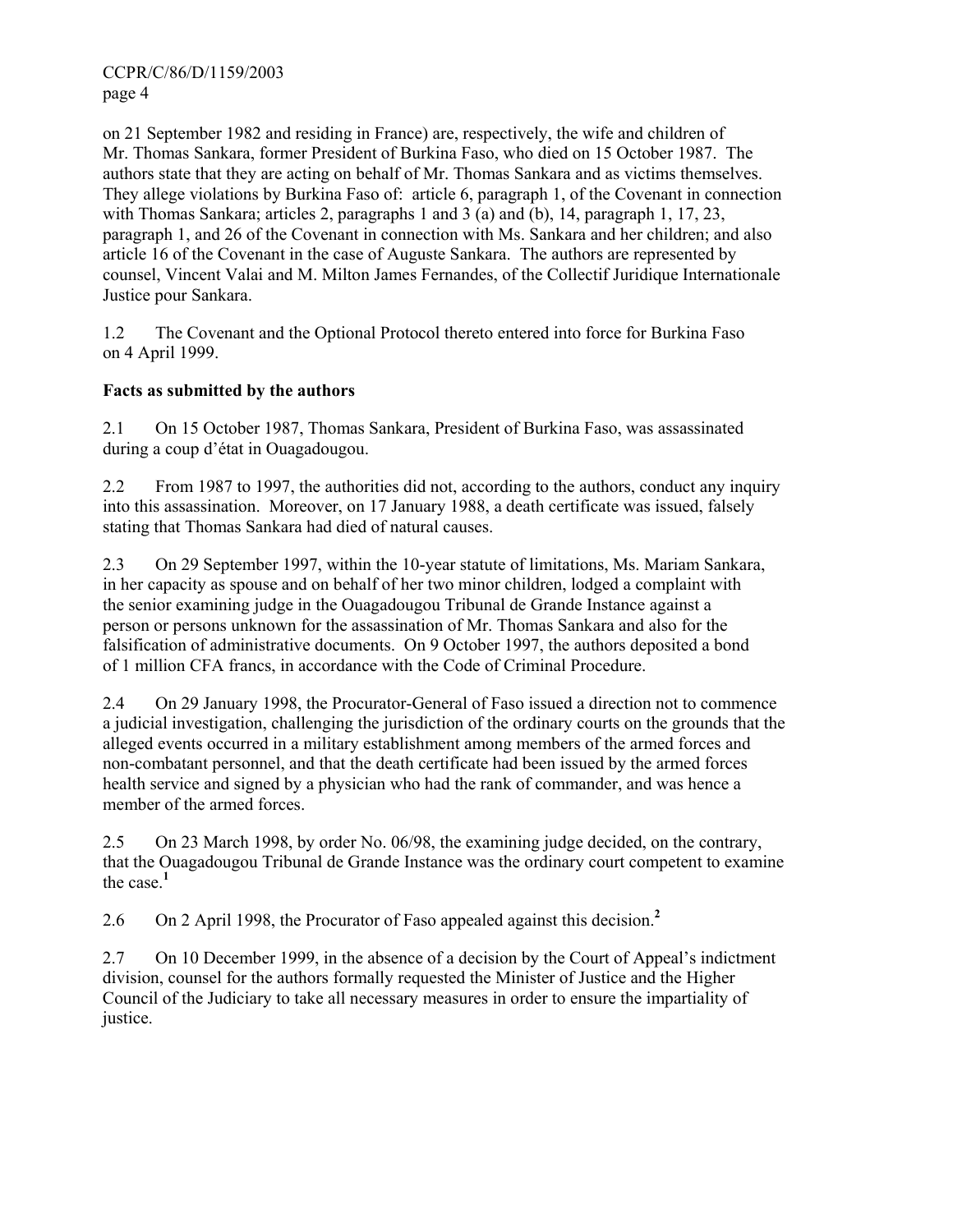2.8 On 26 January 2000, by decision No. 14, the Ouagadougou Court of Appeal set aside order No. 06/98 of 23 March 1998 and declared the ordinary courts incompetent.

2.9 According to the authors, despite Court of Appeal decision No. 14 and their own application of 27 January 2000, the Procurator of Faso refused or omitted to report the case to the Minister of Defence so that the Minister could institute proceedings.

2.10 On 27 January 2000, counsel challenged decision No. 14 by lodging an appeal with the judicial division of the Supreme Court.

2.11 On 19 June 2001, by decision No. 46, the Supreme Court declared the appeal inadmissible on the grounds that no bond had been deposited.**<sup>3</sup>**

2.12 On the same day, counsel requested the Prosecutor-General attached to the Supreme Court to report the case to the Minister of Defence so that the Minister could institute proceedings.<sup>4</sup> Also on the same day, in anticipation of a notification from the Procurator's Office, counsel requested the Minister of Defence to issue an order to initiate proceedings.

2.13 On 19 June 2001, during an interview on Radio France Internationale focusing largely on the Sankara case, the President of Burkina Faso stated that the Minister of Defence should not have to deal with court cases.**<sup>5</sup>**

2.14 On 25 June 2001, a further application was addressed to the Procurator of Faso.

2.15 On 23 July 2001, the Procurator of Faso replied to counsel, stating that their request related to acts categorized as offences committed on 15 October 1987, in other words, over 13 years and 8 months previously, and that, in its decision of 26 January 2000, the Court of Appeal had declared itself incompetent and had instructed the parties to refer the matter to a different court.

2.16 On 25 July 2001, counsel challenged the reply provided by the Procurator of Faso,<sup>6</sup> and once again requested that the case should be brought before the military courts, in accordance with article 71 (3) of the Code of Military Justice, since a claimant for criminal indemnification may not lodge an appeal. To date, no reply from the Procurator, and hence no referral to the Minister of Defence, have been reported.

## **The complaint**

3.1 The authors consider that the failure to organize a public inquiry and legal proceedings to determine the identity and civil and criminal responsibilities of Thomas Sankara's assassins, and also the failure to correct his death certificate, constitute a serious denial of justice in terms of their protection as members of the Sankara family, in breach of articles 17 and 23, paragraph 1, of the Covenant. They consider, moreover, that the failure to conduct an inquiry, and hence the failure to uphold guarantees relating to equality before the law, and also the Procurator's refusal to refer the case to the Minister of Defence, thus preventing their complaint from being resolved, are attributable to their political opinions, in breach of articles 2, paragraph 1, and 26 of the Covenant.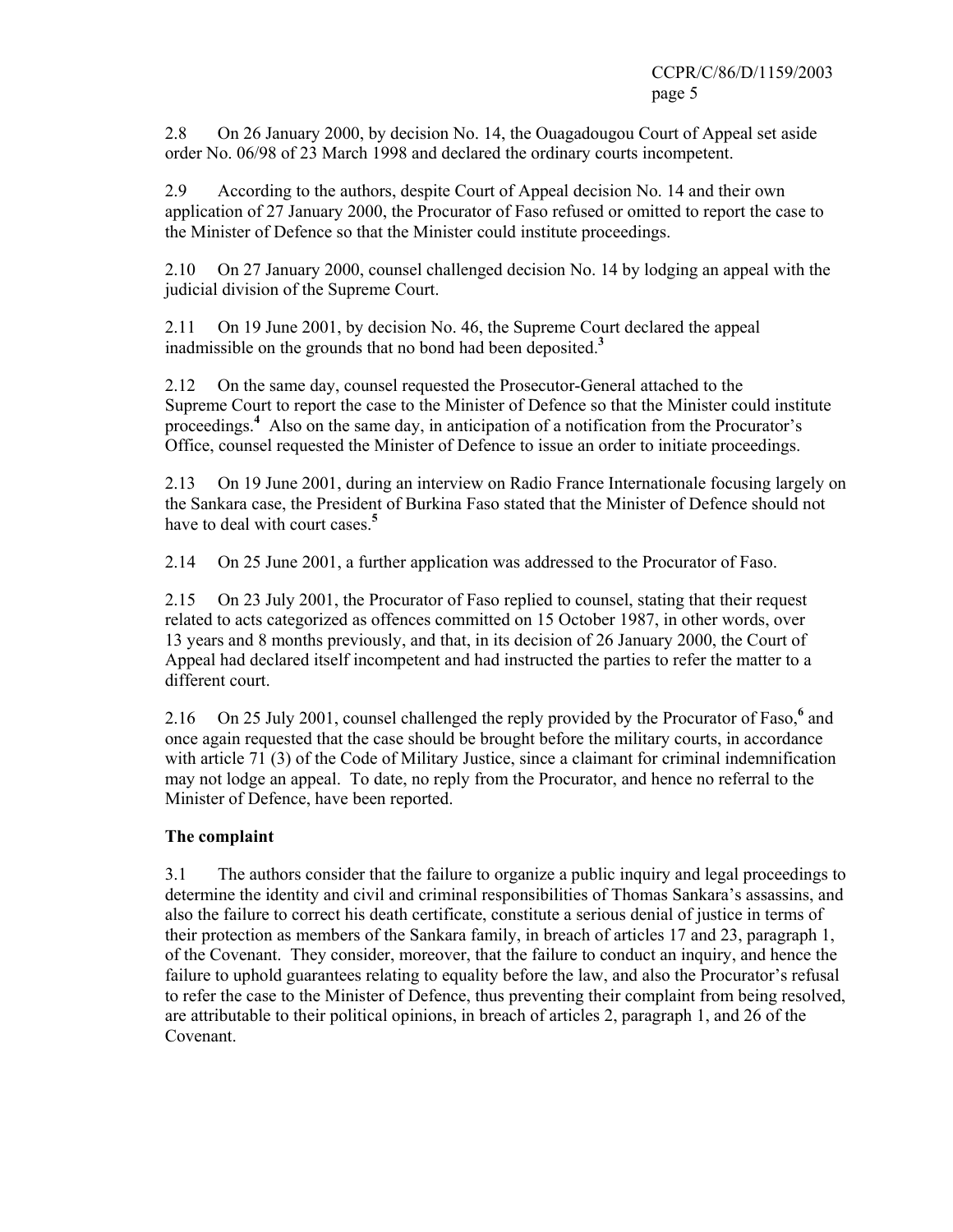3.2 The authors maintain that the State party has failed to comply with its obligations (a) to provide them with an effective remedy for the violations they suffered, in accordance with article 2, paragraph 3 (a) and (b), of the Covenant, and (b) to guarantee the impartiality of justice as required under article 14, paragraph 1, of the Covenant. In this regard, the authors explain that the purpose of the decision taken by the court of first instance to declare the military courts competent and to require an abnormally high bond (1 million CFA francs) was to obstruct the examination of their complaint and, consequently, constituted a violation of the "equality of arms" principle. Similarly, the fact that their counsel were obliged to make a formal request to the Court of Appeal to issue a decision falls into the above category of violations. The authors consider that this also applied to the procedure before the Supreme Court, in particular because the President of the Supreme Court is a supporter of both the ruling party and the serving President, and because the decision to rule the appeal inadmissible on the grounds that no bond had been paid was in fact a pretext for not ruling on the merits of the case.

3.3 The authors consider that, as a minor, Auguste Sankara should have been exempted from deposit of a bond under the legislation in force. However, by its decision of 19 June 2001, the Supreme Court refused to recognize him as a minor, in breach of article 16 of the Covenant.

3.4 Lastly, the authors maintain that the authorities' refusal to correct Thomas Sankara's death certificate constitutes a continuing violation of article 6, paragraph 1, of the Covenant.

## **Observations of the State party on the admissibility of the communication**

4.1 In its observations of 1 April 2003, the State party contests the admissibility of the communication.

4.2 The State party conducts what it terms a historical review, focusing primarily on the conditions under which Captain Thomas Sankara came to power on 4 August 1983 and the consequences of this development in terms of human rights violations. The State party describes what it calls a process of democratization and national reconciliation under way since 1991. It also describes the remedies available in Burkina Faso.

4.3 The State party considers that the authors have abused the procedure afforded by the Optional Protocol. In this regard, it points out that, on 30 September 2002, the authors lodged with the senior examining judge in the Ouagadougou Tribunal de Grande Instance a complaint against a person or persons unknown for failure to produce the corpse, accompanied by an application for criminal indemnification. On 16 October 2002, without awaiting the results of this application, the authors submitted a complaint to the Committee. On 16 January 2003, the Procurator of Faso issued a direction not to commence a judicial examination, invoking the previous complaint by the claimant concerning the death of Thomas Sankara. On 3 February 2003, the examining judge in the Ouagadougou Tribunal de Grande Instance issued an order declaring the complaint unfounded, given that the same claimant had, in September 1997, lodged a complaint concerning the assassination of the same person, whose death had been confirmed by the evidence. In the State party's opinion, therefore, the authors had brought the matter before the Committee even though proceedings were pending in the national courts.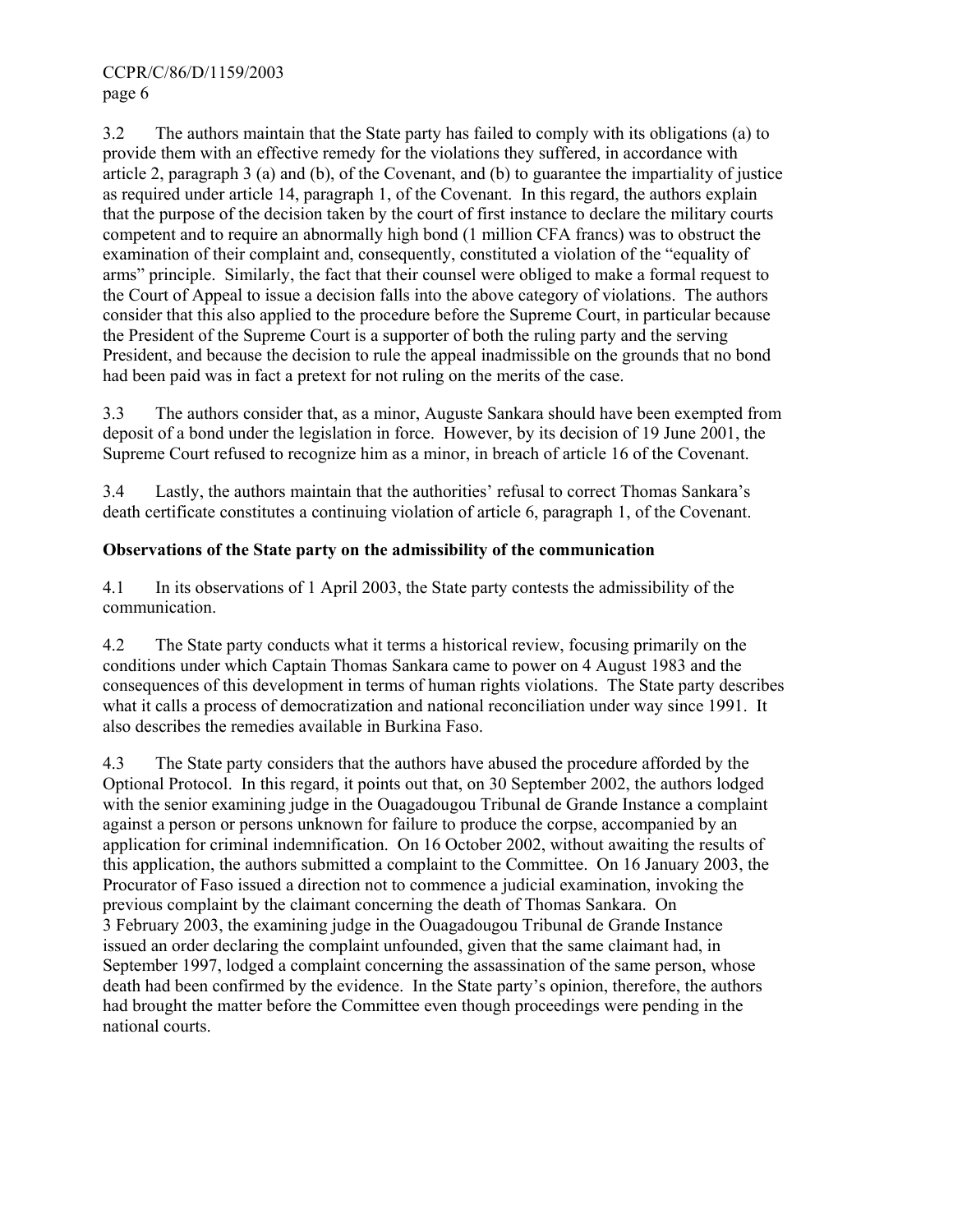4.4 The State party also considers the authors' complaint inadmissible on the grounds that the events in question occurred prior to Burkina Faso's accession to the Covenant and the Optional Protocol, namely, 15 years ago. Furthermore, the State party is of the view that the authors cannot claim a denial of justice in connection with these events, given that there has been no such denial.

4.5 In the State party's opinion, the condition that domestic remedies must have been exhausted has not been met.

4.6 The State party explains that, following the Supreme Court's inadmissibility decision of 19 June 2001 on the grounds of non-payment of the bond, the authors refrained from making use of non-contentious remedies, and consequently cannot claim that the system for the protection of human rights in Burkina Faso is inadequate or that their constitutional right of access to the courts has been violated. The State party asserts, in this regard, that no appeals have been made to:

- − The Médiateur (ombudsman) of Faso (as the allegations were linked to the operation of the machinery of the State, the complainant could, under articles 11 and 14 of Act No. 22/94/ADP of 17 May 1994 instituting the office of ombudsman, have brought the case before him for the purposes of State mediation);
- − The Collège des sages (panel of elders): the complainant could, like victims of the events of 15 October 1987, have brought the case before this Collège, which was established on 1 June 1999;
- − The National Reconciliation Commission (having taken over from the Collège des sages, the Commission had competence to identify economic crimes and crimes of violence committed in Burkina Faso since it became independent in 1960, with a view to proposing recommendations conducive to national reconciliation);
- − The Compensation Fund for Victims of Political Violence (despite the fact that the death of Thomas Sankara was attributed to a situation of political violence, the complainant did not approach the Fund, unlike victims of the events of 15 October 1987).

4.7 Similarly, in the State party's view, not all contentious remedies have been exhausted. In respect of complaints of denial of justice, a remedy is available for anyone who considers that he or she is a victim of such a violation under article 4 of the Civil Code,**<sup>7</sup>** article 166 of the Penal Code**<sup>8</sup>** and article 281 of order No. 91-51 of 26 August 1991 relating to the organization and functioning of the Supreme Court. However, Ms. Sankara has not made use of these remedies. As to the complaint relating to the President of the Supreme Court, in conformity with articles 648-658 of the Code of Criminal Procedure and articles 291 and 292 of order No. 91-51, any party to proceedings who harbours legitimate suspicions about a judge who will be called upon to rule on his or her interests may apply for disqualification of the judge. The author has not in fact used this remedy. Similarly, she has not made use of articles 283 and 284 of order No. 91-51 providing for penalties in the event of denial of justice.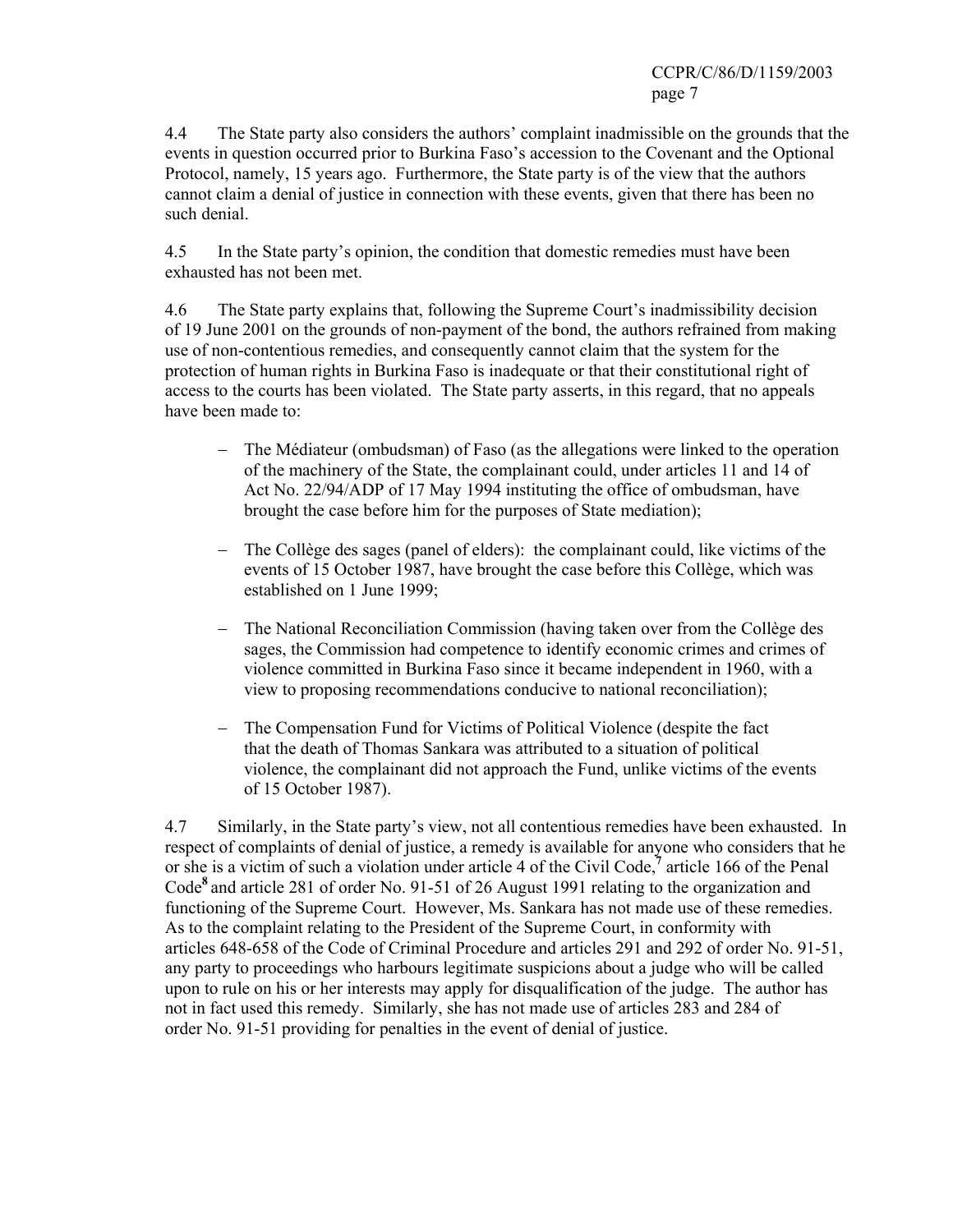4.8 In the opinion of the State party, the author also, through negligence or ignorance, committed procedural errors which prevented her application from being examined on the merits. The State party refers to the tardy lodging of the complaint, namely on 29 September 1997, whereas the statute of limitations expired on 15 October 1997, i.e. 10 years after the alleged events. The author was thus running the risk of her complaint being time-barred in the event of referral to a court which lacked jurisdiction. In the State party's view, referral to the Tribunal de Grande Instance, in lieu of the military court, constitutes a procedural error attributable to the author. Given the victim's status (Thomas Sankara was a captain in the regular army of Burkina Faso) and the location where the events occurred (the premises of the Conseil de l'Entente, classed as a military zone during the revolutionary period), the author should quite naturally, in accordance with the law, have brought the matter before the military courts. In the opinion of the State party, the time-barring of the proceedings, which was related to the tardy referral to the courts, and the procedural error invalidated any proceedings before the military court. Consequently, the author cannot blame the Procurator for having refused to refer the case to the Minister of Defence, in conformity with the provisions of the Code of Military Justice. Furthermore, in its view, the author cannot invoke the dismissal of the appeal to the Supreme Court for non-payment of the bond as a ground for denial of justice, since it was incumbent on her to conform to the procedures provided for by law.

4.9 Lastly, the State party claims inadmissibility as to substance in view of the political nature of the complaint. In its view, the late referral of her husband's death to the national courts indicates the author's clear lack of interest in establishing the truth through the law. The State party considers that the facts of the case are fundamentally political since they occurred in a particularly troubled national context which was linked, first, to the aberrations of the revolutionary regime and the risks of instability in the country, and secondly to the military coup which was rendered necessary by circumstances. Lastly, the author's quest for justice is fundamentally political in nature and constitutes an abuse of law. In the State party's view, the author has set herself the goal of avenging her dead husband. Since her decision to go into exile immediately after the events in question, she has persisted in taking numerous initiatives aimed at damaging the country's image. In its opinion, despite the steps taken to facilitate her return to the country, the author has stubbornly remained abroad, where she has the status of a political refugee. Her complaint, therefore, does not fall within the competence of the Committee.

## **The authors' comments on admissibility**

5.1 In their comments of 30 August 2003, the authors contest the State party's arguments on admissibility.

5.2 In the first place, the authors stress that their complaint must be also viewed from the standpoint of article 7 of the Covenant, in that the authorities' refusal to conduct a proper inquiry and to establish the facts surrounding the death of Thomas Sankara may be regarded as cruel, inhuman and degrading treatment inflicted on them. Thus, the authorities prevented them from finding out the circumstances of the victim's death and the precise place where his remains were officially buried. Lastly, the unlawful conduct of the State has had the effect of intimidating and punishing the Sankara family, who have been unjustly left in a state of uncertainty and mental distress.**<sup>9</sup>**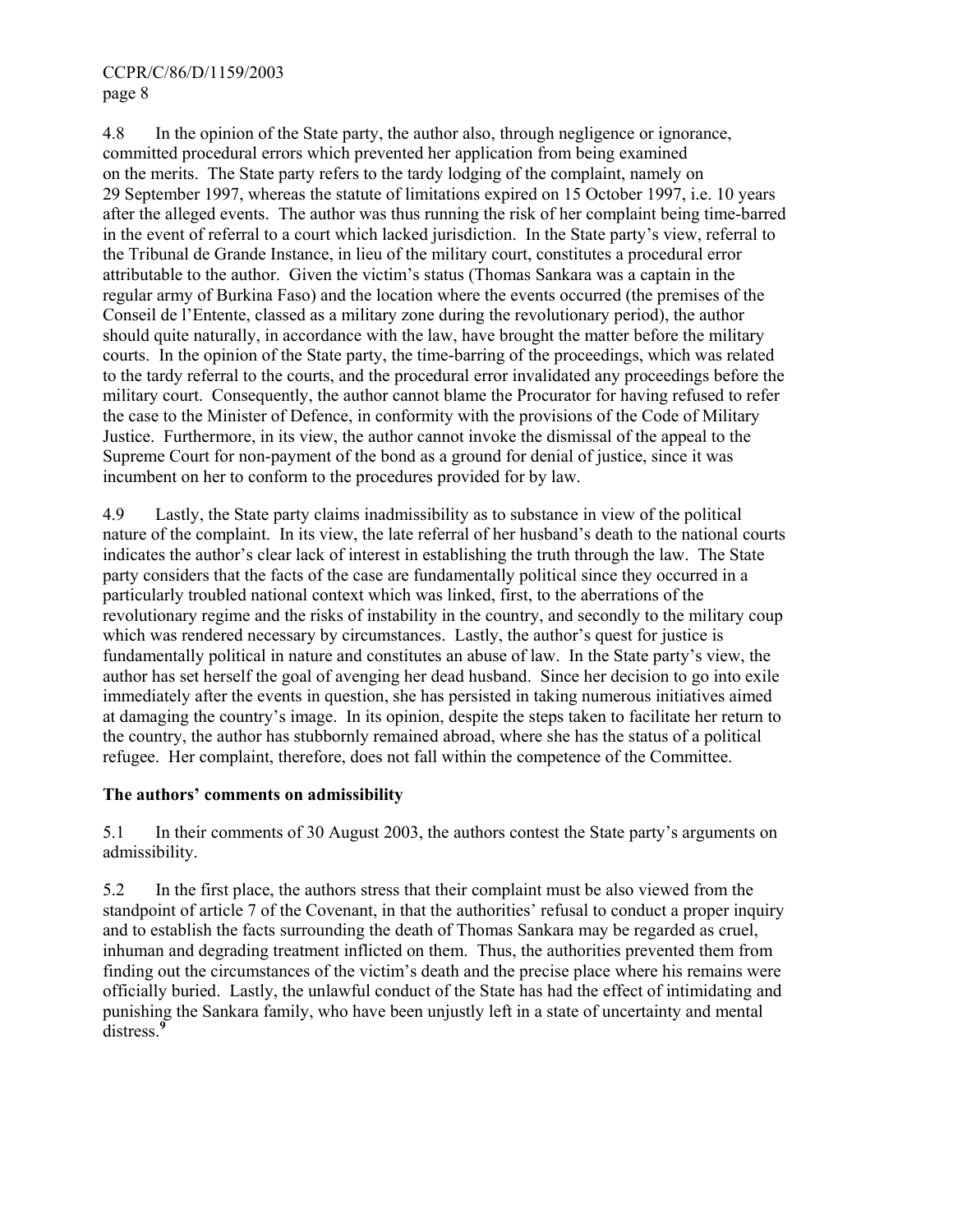5.3 The authors consider that the State party's arguments on inadmissibility of the complaint *ratione materiae* and its allegedly political character are without legal basis. In their view, the Committee is competent to consider the facts of the present communication, which admittedly pre-date Burkina Faso's accession to the Optional Protocol, but represent a continuing violation of the Covenant and produce effects which themselves constitute violations of the Covenant to this day, account being taken of the acts of the Government and decisions of the courts since the Covenant's entry into force.

5.4 The authors maintain that the communication as a whole is admissible in that Burkina Faso has failed to comply with its obligations under the Covenant. Citing communication No. 612/1995 (*Vicente v. Colombia*, Views of 29 July 1997), the authors refer, first, to the fact that the State party did not fulfil its obligation to conduct an inquiry into the death of Thomas Sankara. Secondly, the State party has never denied its failure to fulfil that obligation under the Covenant, a violation which occurred before and after accession to the Optional Protocol. They further note that Thomas Sankara's death certificate falsely attributed his death to natural causes, and that the State party refused or wilfully omitted to rectify it before and after it acceded to the Optional Protocol. Thirdly, the authors consider that, in its observations, the State party made an admission of legal significance, namely that the State authorities were fully aware that Thomas Sankara had not died of natural causes, but did nothing about it.

5.5 The authors emphasize that the acts and wilful omissions on the part of the State party have continued since its accession to the Optional Protocol, and have constituted continuing violations of the Covenant. They recall that they initiated judicial proceedings on 29 September 1997, within the 10-year statute of limitations, because of the authorities' refusal to respect their obligations, and draw attention to the attitude of the authorities, who endeavoured to obstruct or delay their appeals.

5.6 The authors consider that the Court of Appeal was tardy in handing down its decision of 26 January 2000, after their counsel had served a notice to perform. They recall that following that decision declaring the ordinary courts incompetent, the authorities concerned refused or omitted to refer the case to the Ministry of Defence in order that proceedings might be brought in the military courts, as provided for in article 71 (1) and (3) of the Code of Military Justice. On 27 January 2000, therefore, the authors lodged an appeal with the Supreme Court challenging the validity of the decision of the Court of Appeal.

5.7 According to the authors, when they lodged the appeal with the Supreme Court on 27 January 2000, the registrar refused or wilfully omitted to give the counsel formal notification of the requirements laid down in article 110 of order No. 91-0051/PRES of 26 August 1991. He also omitted to ascertain whether article 111 of that order**<sup>10</sup>** applied, in other words to ascertain the age of Auguste Sankara in order to determine whether he was a minor. By its decision of 19 June 2001, the Supreme Court refused or wilfully omitted to remedy the registrar's violations and to verify *proprio motu* the age of Auguste Sankara, who, having been born on 21 September 1982, was in fact a minor when the appeal was lodged thus committing two separate violations of Auguste Sankara's rights under article 16 of the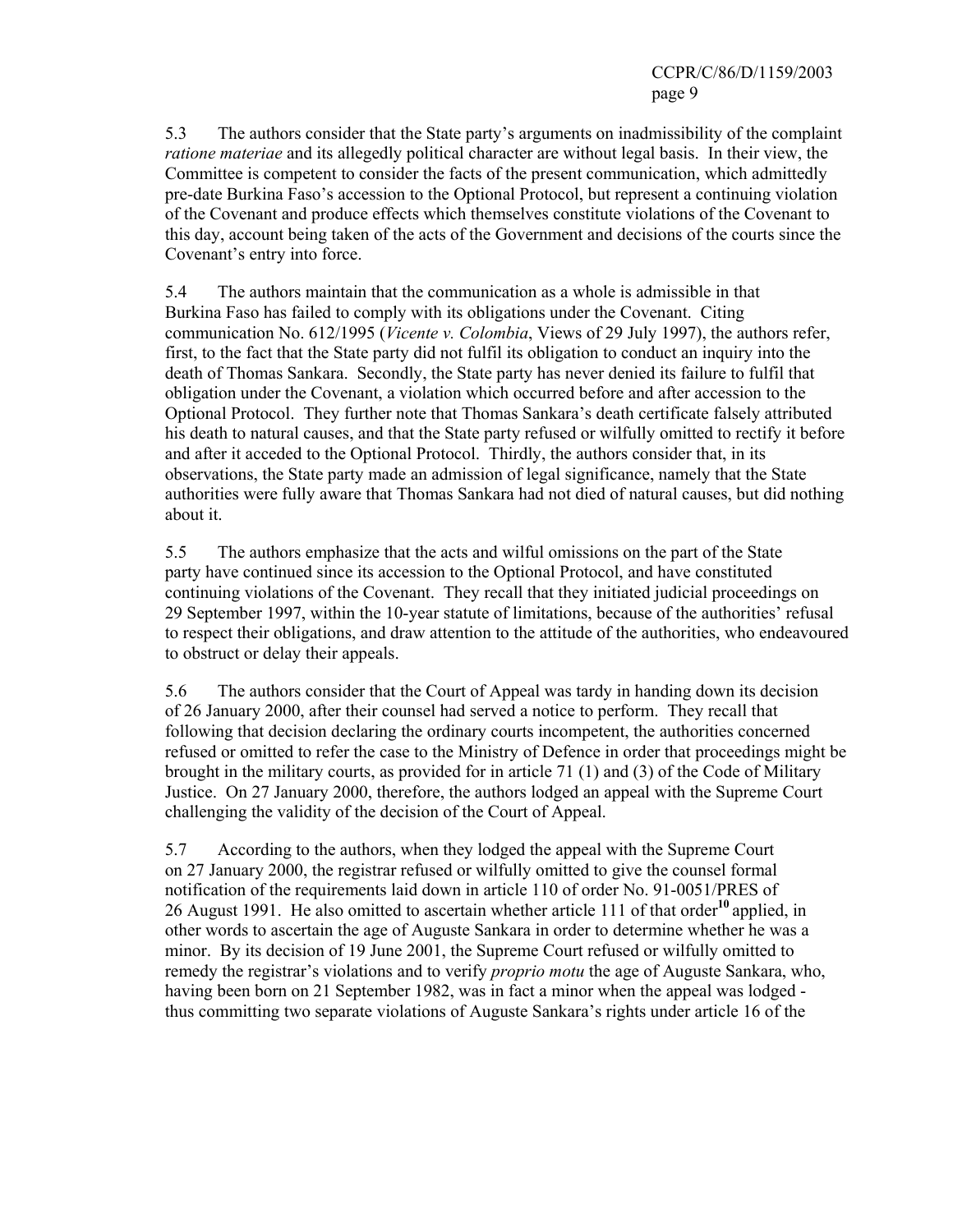Covenant. In addition, the authors draw attention to the fact that counsel were not allowed to pay 5,000 CFA francs when making their application, and that the Supreme Court refused to examine the case on the merits, on the sole grounds that payment of 5,000 CFA francs<sup>11</sup> was required, and hence to permit continuation of the proceedings.

5.8 The authors again refer to the authorities' wilful failures to act at various stages of the proceedings, namely, their failure to refer the matter to the Minister of Defence in order that proceedings might go ahead before a military court, when in fact such an action is required under the above-mentioned article 71 (3).

5.9 As to the exhaustion of domestic remedies, the authors, referring to the Committee's jurisprudence,**<sup>12</sup>** state that the Covenant requires criminal proceedings to be initiated at the national level in the case of serious violations, and in particular unlawful deaths. As the State wilfully omitted or refused to initiate any form of inquiry or civil, criminal or military proceedings, the authors explain that they then lodged a complaint against a person or persons unknown in connection with the death of Thomas Sankara and the rights of his family, insofar as that was the only domestic remedy available in respect of the alleged violations. They recall that they were unable to initiate such proceedings before the military courts under article 71 (3) of the Code of Military Justice. On the basis of the Committee's jurisprudence,**<sup>13</sup>** the authors maintain that none of the remedies mentioned by the State party may be regarded as effective, given their purely disciplinary or administrative nature, and the fact that they are not legally binding on the public authorities (in the case of non-contentious remedies) and cannot provide an effective remedy for alleged serious violations (in the case of contentious remedies). As to domestic remedies for denial of justice, the authors, citing the Committee's jurisprudence,**<sup>14</sup>** consider that it is incumbent on the Committee to determine whether the Supreme Court violated its obligations of independence and impartiality, and that they could not, at the time of their appeal, know in advance what action the Court would take. In their opinion, the application for disqualification of the President of the Supreme Court could not constitute an effective recourse in that it would not remedy the irreversible effects of the Court's decision, which is not appealable. With regard to the appeal of 20 September 2002 concerning the failure to produce the body of Thomas Sankara, the authors state that the purpose of that appeal was to obtain direct evidence concerning the circumstances of the victim's death, and that the appeal could not remedy the alleged violations vis-à-vis the members of his family. The authors add that the only effective and adequate remedy for the family members was exhausted by the Supreme Court decision of 19 June 2001. Lastly, in conformity with the Committee's jurisprudence,**<sup>15</sup>** the authors consider that they could not be required to apply for habeas corpus.

5.10 The authors made further submissions concerning the merits of the communication. They point out that, in its observations, the State party officially admitted that the authorities knew the death of Thomas Sankara on 15 October 1987 was not due to natural causes. From that they conclude that the appeal lodged on 30 [sic] September 2002 is no longer necessary. They further note that the then Minister of Justice, now the President of Burkina Faso, did not institute proceedings despite being aware that the victim did not die a natural death. Similarly, the Procurator of Faso and the Minister of Defence did not ensure that the Supreme Court's decision was referred to the military courts. The authors again refer to the statement made by the President of Burkina Faso on Radio France Internationale on 19 June 2001 and consider it to be in breach of article 71 (1) and (3) of the Code of Military Justice, which establishes, among the duties of the Minister of Defence, his exclusive competence to order proceedings in the military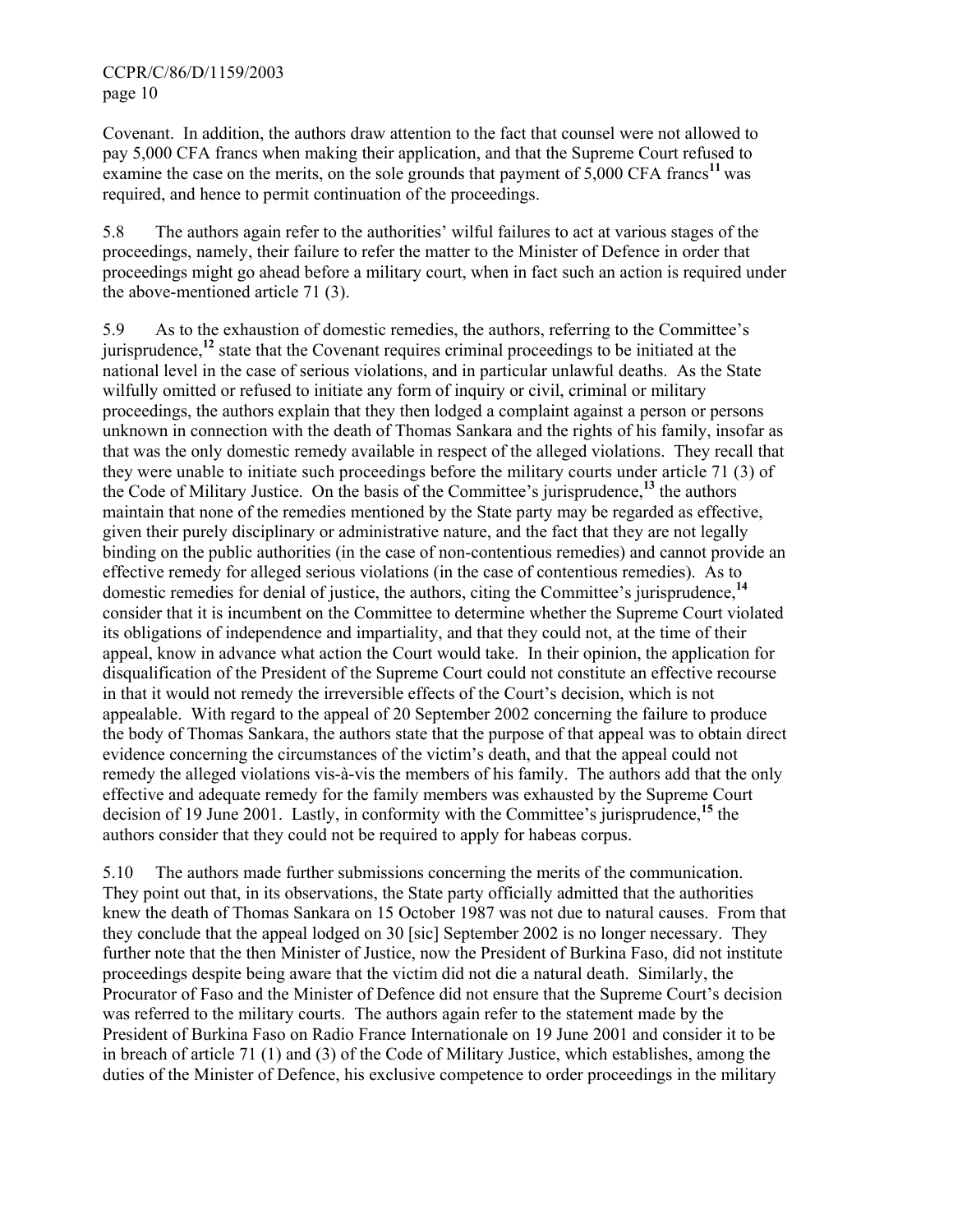courts. The authors stress that whenever a violation has been reported by a civilian examining judge, Procurator of Faso or Procurator-General, the Minister of Defence has ordered proceedings to be brought. According to the authors, who refer to a statement in Le Pays,<sup>16</sup> the Minister of Defence personally refused to exercise the powers conferred on him by article 71 (3) of the Code of Military Justice. They again stress that all the judicial authorities, including the Procurator of Faso and the Procurator-General, have either refused to allow, or wilfully prevented or omitted to initiate, proceedings in the military courts.

#### **Decision on admissibility**

6.1 At its eightieth session, the Committee examined the admissibility of the communication.

6.2 The Committee noted the State party's arguments concerning the inadmissibility of the communication *ratione temporis*. Having also noted the authors' arguments, the Committee considered that a distinction should be drawn between the complaint relating to Mr. Thomas Sankara and the complaint concerning Ms. Sankara and her children. The Committee considered that the death of Thomas Sankara, which may have involved violations of several articles of the Covenant, occurred on 15 October 1987, hence before the Covenant and the Optional Protocol entered into force for Burkina Faso.**<sup>17</sup>** This part of the communication was therefore inadmissible *ratione temporis*. Thomas Sankara's death certificate of 17 January 1988, stating that he died of natural causes - contrary to the facts, which are public knowledge and confirmed by the State party (paras. 4.2 and 4.7) - and the authorities' failure to correct the certificate during the period since that time must be considered in the light of their continuing effect on Ms. Sankara and her children.

6.3 In conformity with its jurisprudence,**<sup>18</sup>** the Committee was of the view that it could not consider violations which occurred before the entry into force of the Optional Protocol for the State party unless those violations continued after the Protocol's entry into force. A continuing violation is to be interpreted as an affirmation, after the entry into force of the Optional Protocol, by act or by clear implication, of previous violations by the State party. The Committee took note of the authors' arguments concerning, first, the failure of the authorities to conduct an inquiry into the death of Thomas Sankara (which was public knowledge) and to prosecute those responsible - allegations which are not in fact challenged by the State party. These constitute violations of their rights and of the obligations of States under the Covenant.**<sup>19</sup>** Secondly, it was clear that in order to remedy this situation, the authors initiated judicial proceedings on 29 September 1997, i.e. within the limits of the 10-year statute of limitations, and these proceedings continued after the Covenant and the Optional Protocol entered into force for Burkina Faso. Contrary to the arguments of the State party, the Committee considered that the proceedings were prolonged, not because of a procedural error on the part of the authors, but because of a conflict of competence between authorities. Consequently, insofar as, according to the information provided by the authors, the alleged violations resulting from the failure to conduct an inquiry and prosecute the guilty parties have affected them since the entry into force of the Covenant and the Optional Protocol because the proceedings have not concluded to date, the Committee considered that this part of the communication was admissible *ratione temporis*.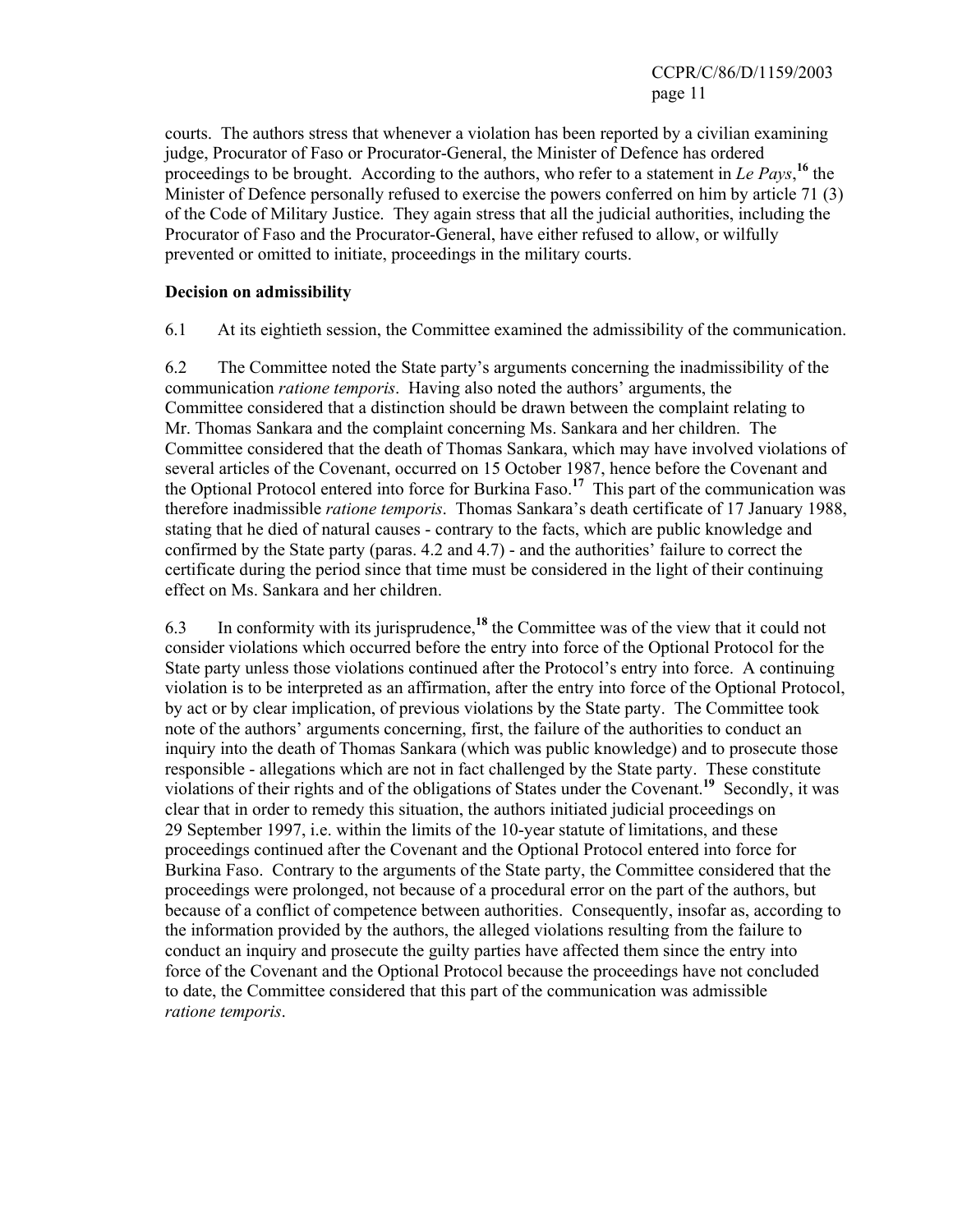6.4 As to the exhaustion of domestic remedies, and the State party's argument of inadmissibility based on failure to make use of non-contentious remedies,**<sup>20</sup>** the Committee recalled that domestic remedies must be not only available but also effective, and that the term "domestic remedies" must be understood as referring primarily to judicial remedies. The effectiveness of a remedy also depended, to a certain extent, on the nature of the alleged violation.**<sup>21</sup>** In the present case, the alleged violation concerned the right to life, and was linked primarily to the alleged failure to conduct an inquiry and to initiate proceedings against the guilty parties, and secondarily to the alleged failure to correct the victim's death certificate, as well as to the failure of the appeals initiated by the authors in order to remedy the situation. In these circumstances, the Committee considered that the non-contentious remedies mentioned by the State party in its submission could not be considered effective for the purposes of article 5, paragraph 2 (b), of the Optional Protocol.**<sup>22</sup>**

6.5 With regard to the State party's claims relating to the non-use of certain contentious remedies concerning the denial of justice, the Committee noted that the State party had confined itself to a mere recital of remedies available under Burkina Faso law, without providing any information on the relevance of those remedies in the specific circumstances of the case or demonstrating that they would have constituted effective and available remedies. With particular regard to the application for disqualification of the President of the Supreme Court, the Committee considered that the authors could not know the Court's decision in advance, and that it would be for the Committee to determine, in the examination of the merits, whether the President's decision had been arbitrary or constituted a denial of justice.

6.6 On the question of the claim of inadmissibility on the ground that the authors had lodged a complaint with the Committee when proceedings were pending before the national courts, the Committee could not accept this argument in that the additional remedy introduced by the authors in connection with the complaint of 30 September 2002 against a person or persons unknown had been exhausted at the time the communication was examined.

6.7 As to the State party's claim concerning prescription resulting from the tardy and procedurally incorrect referral of the case to the courts, the Committee considered it unfounded as set out above (cf. para. 6.3). Moreover, the Committee cannot accept this argument in support of the State party's assertion that the Procurator could not be blamed for having refused to refer the case to the Minister of Defence. In this connection, the Committee found that the grounds for refusal adduced by the Procurator on 23 July 2001 were manifestly unfounded since (a) as set forth above, that statute of limitations could not be applied (and had not in fact been applied by the various authorities throughout the proceedings), and (b) the authors could not themselves bring the case before the military courts (the only competent jurisdiction, the Court of Appeal's decision No. 14 having become final following decision No. 46 of the Supreme Court). Only the Minister of Defence, after referral by the Procurator, could issue the order to initiate proceedings, failing which it would be invalid. Hence the Procurator wrongly halted the proceedings initiated by the authors and, furthermore, did not respond to their appeal of 25 July 2001, a fact which has not been commented on by the State party.

6.8 Lastly, the Committee considered that the authors exhausted domestic remedies in conformity with article 5, paragraph 2 (b), of the Optional Protocol.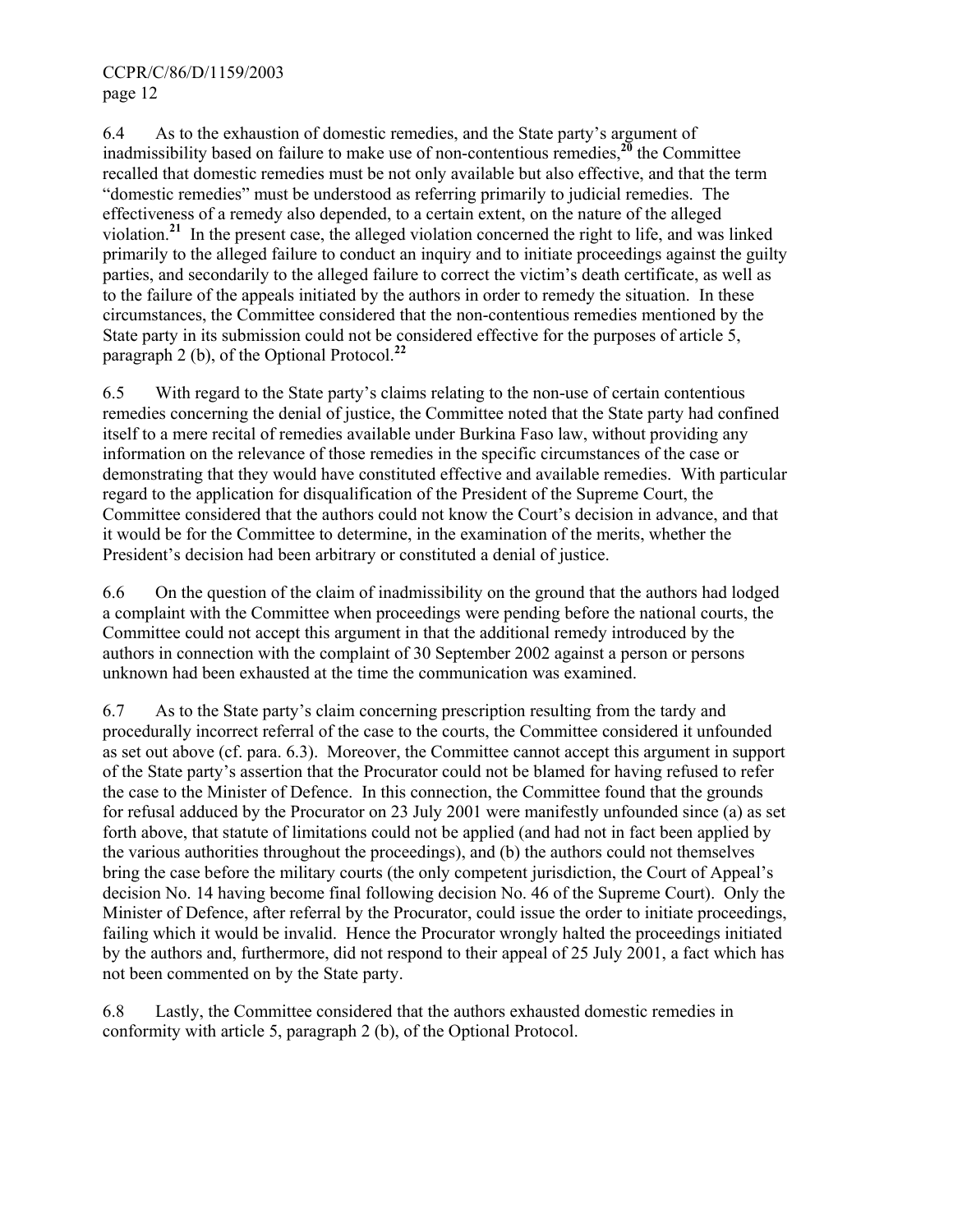6.9 As to the State party's argument about the allegedly political character of the complaint, the Committee considered that this in no way affected the admissibility of the communication and, in fact, fell within the scope of the examination of the communication on the merits.

6.10 Regarding the complaints of violations of articles 17 and 23 of the Covenant, the Committee considered that the authors' allegations concerning the consequences, where their protection in particular was concerned, of the failure to conduct an inquiry into the death of Thomas Sankara and to identify those responsible did not fall within the scope of the articles mentioned, but did raise issues with respect to article  $7^{23}$  and article 9, paragraph 1,<sup>24</sup> of the Covenant.

6.11 Concerning the complaint of a violation of article 16 of the Covenant, the Committee considered that the authors' allegations did not fall within the scope of this article, but might raise issues with regard to article 14, paragraph 1.

6.12 On the question of the complaints under article 14, paragraph 1, and article 26 of the Covenant (cf. para. 3.1), the Committee considered that these allegations had been sufficiently substantiated for purposes of admissibility. The Human Rights Committee therefore decided that the communication was admissible under articles 7, 9, paragraph 1, 14, paragraph 1, and 26 of the Covenant.

## **State party's observations on the merits**

7.1 On 27 September 2004, the State party forwarded its observations on the merits. It considers that in its decision on admissibility, the Committee, by recharacterizing some of the authors' allegations, prejudged its decision on the merits and ignored the principle of the presumption of innocence. The State party reiterates that the use of domestic remedies by the author was characterized by wilful omissions which constitute an abuse of the procedure under the Optional Protocol.

7.2 Concerning the allegation under article 2, paragraph 1, and article 26 of the Covenant, the State party considers that the authors have not demonstrated that the Sankara family suffered discrimination because of their political views. The authors cannot cite their lack of success in the judicial proceedings as evidence of such discrimination since they are not active in any political party in Burkina Faso, do not live there and play no direct part in national political life. In any event, in the view of the State party, the authors cannot validly claim a violation of article 2, paragraph 1, of the Covenant because at the time the Covenant and the Optional Protocol entered into force for Burkina Faso in April 1999, the State party could no longer legally institute an investigation into the death of Thomas Sankara. The State party maintains that, since all legal action regarding this matter has been time-barred since 15 October 1997, no continuing violation of the Covenant can be alleged, unless it were to be considered that domestic law became invalid on the entry into force of the Covenant for Burkina Faso, which is not the case.

7.3 With regard to the alleged violation of article 2, paragraph 3, of the Covenant, the State party considers that the Committee has indicated a preference for contentious remedies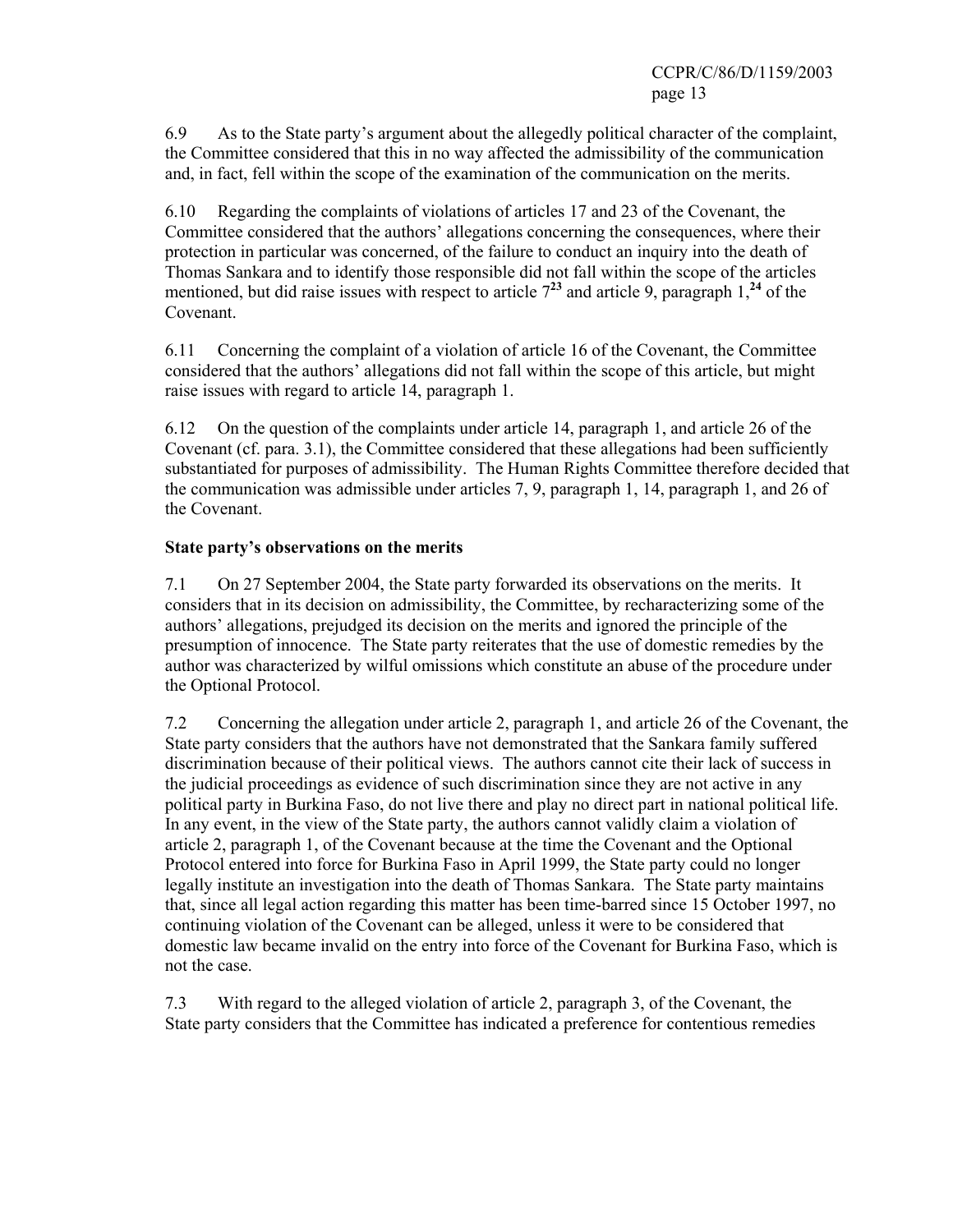(para. 6.4), whereas the possibility of the use of non-contentious remedies cannot be ruled out. The State party explains that in practice these procedures can often prove more effective than contentious procedures. It enumerates the non-contentious remedies available in Burkina Faso, which are effective remedies, and which have in most cases proved more important and more effective than contentious remedies, but which the authors refused to pursue (cf. para. 4.6). The State party holds that contentious remedies are also effective, but that the Sankara family expected "special justice" because of its history, in breach of the principle of equality before the law and justice.

7.4 Concerning the alleged violation of article 6, paragraph 1, of the Covenant, the State party explains that legally Thomas Sankara's death certificate is an administrative document, and that it was incumbent on the Sankara family, in keeping with the current legislation, to apply to the competent administrative court to have it cancelled or corrected. The State party also considers that the failure to correct the death certificate does not in itself constitute a violation of the right to life.

7.5 Concerning the alleged violation of article 14, paragraph 1, of the Covenant, the State party outlines its legislation guaranteeing the independence of the judicial system. It also maintains that in the present case the authors have not demonstrated that the judges were biased. Thus the judge in the court of first instance has discretion to set the amount of the bond in the light of the circumstances of the case. Setting the amount at 1 million CFA francs cannot by itself indicate bias in the judge's decision, since the amount varies with the importance of the case and the parties involved. The State party claims that this amount is in no way exceptional in the context of the customary practice of courts in Burkina Faso.**<sup>25</sup>** As for the deposit of security at the appeal stage, which stands at 5,000 CFA francs, payment is legally mandatory for all persons lodging an appeal, failing which the application is inadmissible. According to the State party, the authors, having omitted to comply with this formality, cannot allege or presume bias on the part of the judges. The State party also considers that citing the political links of the President of the Appeal Court cannot stand up to examination, in view of the fact that the Appeal Court's decisions are in any event collective, and that the complainant was free to apply for the disqualification of the President of the Appeal Court in accordance with the current legislation,**<sup>26</sup>** but did not do so. In any event, in the State party's view, losing a case constitutes insufficient grounds for describing a judge as partisan or a court as biased.

7.6 With regard to the alleged violation of article 16 of the Covenant, which the Committee preferred to recategorize in terms of article 14, paragraph 1, of the Covenant, the State party holds that, contrary to the authors' claims, exempting minors from the requirement to deposit a bond, in accordance with article 111 of order No. 91-0051/PRES of 26 August 1991, cannot be regarded as mandatory, so that it was not incumbent on the Supreme Court to note *proprio motu* Auguste Sankara's status as a minor. Moreover, Auguste Sankara's application is not separate from those of the other members of the family, and consequently cannot be considered separately.

7.7 Concerning the alleged violation of article 17 of the Covenant, which the Committee preferred to recategorize in terms of articles 7 and 9, paragraph 1, of the Covenant, the State party explains that the failure to hold an inquiry into the death of Thomas Sankara and identify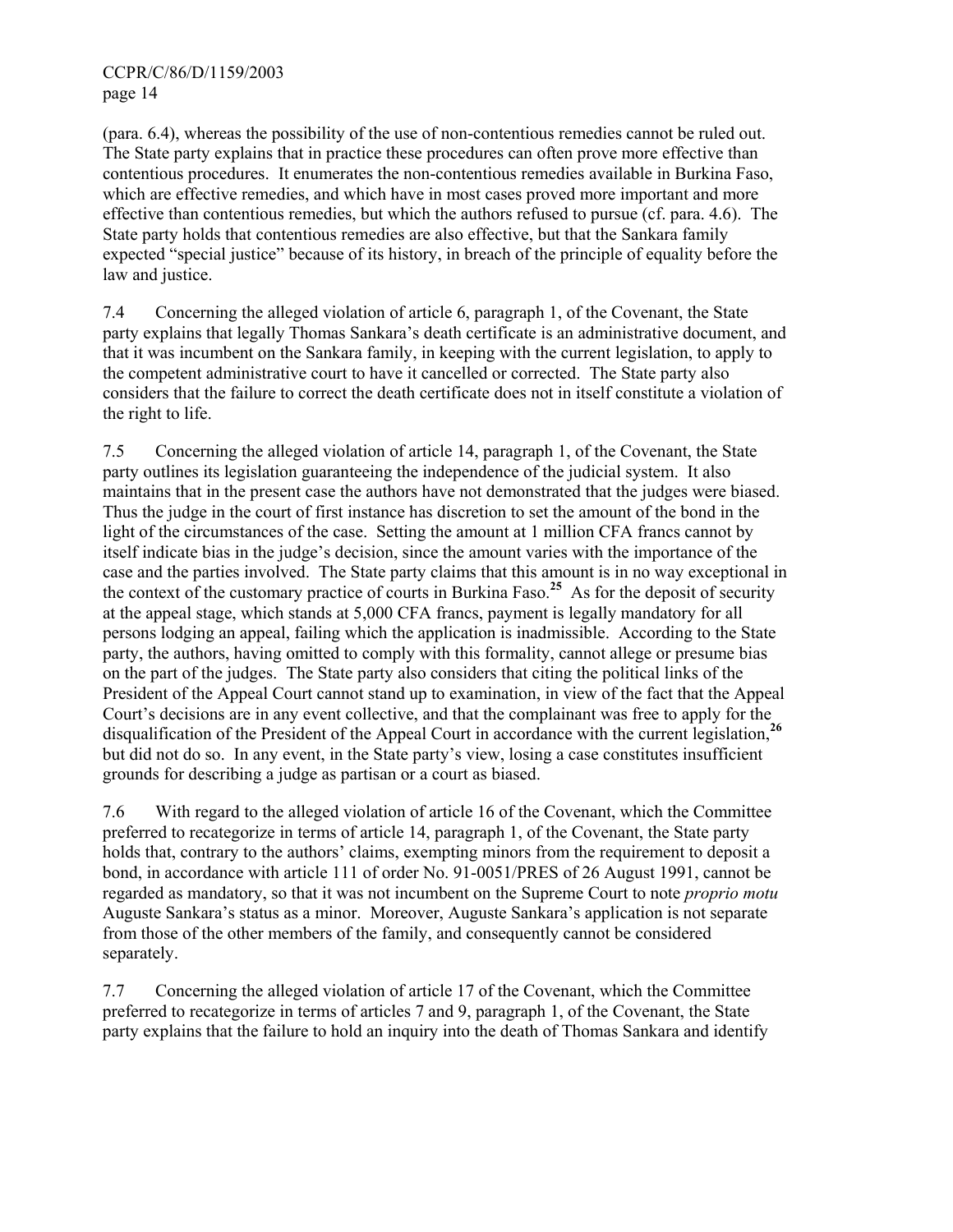those responsible are not admissible, in view of the fact that the events pre-dated the entry of the Covenant into force for Burkina Faso. The State party maintains that article 7 of the Covenant cannot be invoked insofar as the authors have never been harassed, and have never suffered from treatment to which this provision refers. Moreover, such an allegation would involve a physical impossibility, insofar as the authors have not lived in Burkina Faso since the events of 1987. Similarly, according to the State party, article 9, paragraph 1, of the Covenant cannot be invoked since the authors no longer live in Burkina Faso.

7.8 Concerning the allegation that article 23 of the Covenant was violated, which the Committee ruled inadmissible, the State party, after referring to its legislation recognizing and guaranteeing the rights of the family, points out that the authors cannot accuse Burkina Faso of not having protected them, since they no longer live in the country and voluntarily removed themselves from the supervision of the Burkina Faso authorities by seeking refugee status abroad, though they were in no way at risk, or being harassed.

7.9 The State party reiterates its position that the authors' complaint constitutes an abuse of process, insofar as it pursues purely political aims. According to the State party, it would be difficult to subject the facts alleged by the complainant to a legal assessment in the light of Burkina Faso's international human rights commitments, owing to their political nature. What are involved are incidents closely related to the country's political life which occurred in a troubled national context that was linked to the aberrations of the revolutionary regime and the risks of instability in the country and to the military coup which was rendered necessary by circumstances. Hence these incidents cannot be dissociated from the events of 15 October 1987, and the Committee cannot evaluate them independently of their context. The State party claims that the Committee would be exceeding its authority if it were nevertheless to examine all of these incidents. It explains that Ms. Sankara has set herself the goal of seeking revenge for her dead husband, and harming the image of the country and the Government.

7.10 Lastly, the State party calls on the Committee to reject the communication and rule that there has been no violation since the Covenant entered into force. It adds that, at the express request of the parties concerned, the Government is nonetheless prepared to check Thomas's death certificate and, if necessary, to have it corrected, in keeping with the applicable laws and regulations in force in Burkina Faso. In any event, according to the State party, there is nothing to prevent the authors from returning to Burkina Faso or living there. The State party maintains that it guarantees security and protection to all persons living on its territory or subject to its jurisdiction. Furthermore, if the authors consider themselves to be under threat or lacking security, it is for them to seek special protection from the competent authorities. However, according to the State party, Burkina Faso cannot effectively guarantee protection for its nationals living in a foreign State. In addition, according to the State party, it remains true that the security of the authors has never been disturbed at the hands of Burkina Faso in the various countries where they have chosen to live (Gabon, France, Canada).

## **Authors' comments**

8.1 In their comments dated 15 November 2004, the authors state that they are presenting new elements which would warrant a partial revision of the Committee's decision on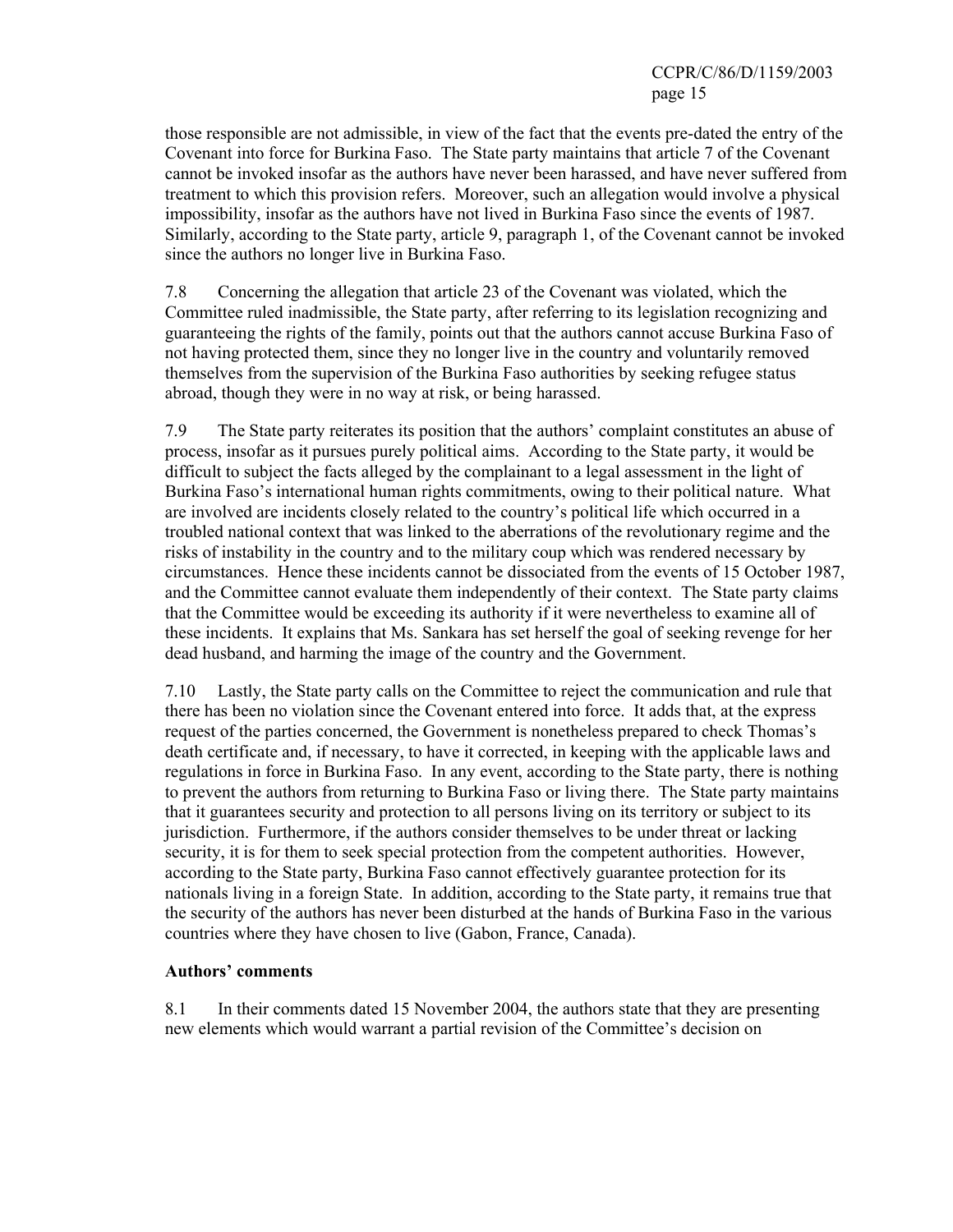admissibility. They consider that, in its observations on the merits, the State party acknowledged that Thomas Sankara did not die a natural death and that a number of public figures were aware of the circumstances surrounding the events of 15 October 1987.

8.2 Consequently, the authors first request the Committee to declare admissible the allegation under article 6 of the Covenant, a provision which obliges the State party to investigate and prosecute those responsible for violations of Thomas Sankara's right to life, and to respect and guarantee Thomas Sankara's right to life.**<sup>27</sup>** According to the authors, the State party's obligation to protect the human dignity of Thomas Sankara continues after his death.**<sup>28</sup>** The failure to comply with the obligation to establish the circumstances of the acknowledged extrajudicial death of an individual is an affront to human dignity. In the light of the evidence that Mr. Sankara did not experience a natural death, notwithstanding his death certificate, but was in fact assassinated during a coup d'état, the authors deem it vital for the State party to protect his dignity by embarking on a judicial investigation and determining the circumstances of his death, and then correcting the death certificate.

8.3 Secondly, the authors call on the Committee to declare admissible the allegation under article 16, on the grounds that the State party did not supply a copy of Supreme Court decision No. 46 of 19 June 2001 or did not recognize the authenticity of the copy they themselves submitted. The authors reiterate that the Supreme Court arbitrarily denied Auguste Sankara's right to be recognized as a person before the law. According to the authors, since the provisions of article 111 of order No. 91-0051/PRES of 26 August 1991 relating to minors are mandatory, it was incumbent on the Supreme Court to note *proprio motu* the status of Auguste Sankara as a minor, to grant him exemption from the bond requirement and thus to grant him the right of access to the courts. In addition, the authors point out that when the right of a person to be recognized by the law is violated, article 14 of the Covenant is necessarily violated.

8.4 The authors also reiterate their comments relating to violations of articles 7 and 9, paragraph 1, by the State party. They emphasize that the State party's response to the above-mentioned new elements relating to the role played by President Blaise Compaoré in the death of Thomas Sankara will be vital in throwing light on the events of 15 October 1987.

8.5 The authors point out that the State party violated article 26 of the Covenant, protecting the right to equality before the law and to freedom from discrimination based on political opinions. Contrary to the State party's observations, the authors explain that a person may have a political opinion, even if he or she no longer lives in Burkina Faso, and is not involved in politics. The authors consider that the State party has not presented sufficient legal arguments to refute their detailed allegations. Moreover, the State party had noted that the surviving members of the Sankara family had been granted refugee status abroad. The granting of that status, in the authors' view, constitutes prima facie proof of the existence of discrimination based on political opinions in the country of origin. According to the authors, the State party's allegations that the Sankara family wished to benefit from special treatment in the Burkina Faso courts demonstrated a failure to understand the nature of the discrimination they had suffered, namely, the deliberate unfair treatment suffered by the authors in their dealings with a variety of official bodies in Burkina Faso.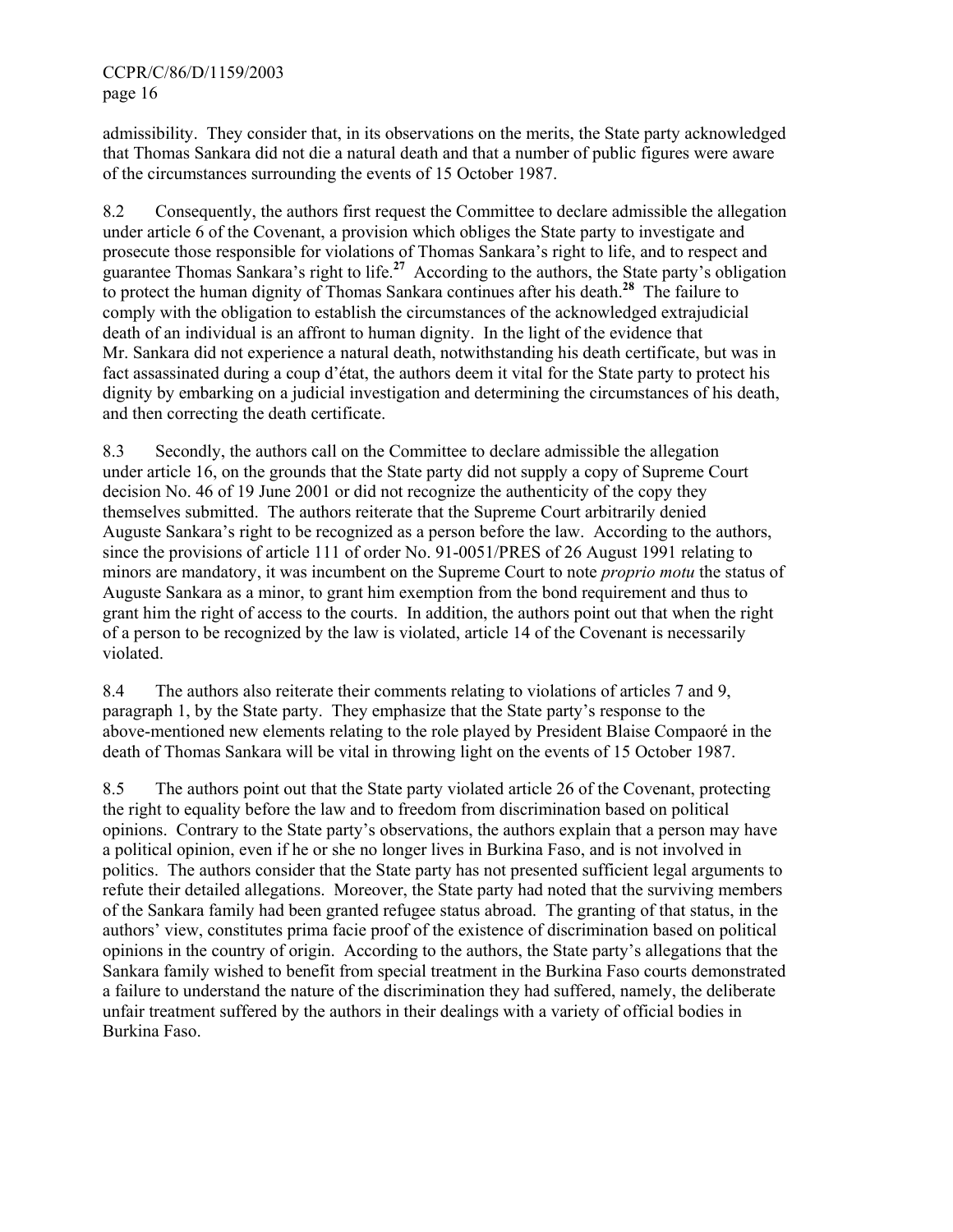8.6 In relation to article 14, paragraph 1, of the Covenant, the authors point out that the Supreme Court was guilty of a denial of justice in adopting its decision No. 46 of 19 June 2001, which the State party has still not supplied. The Committee's jurisprudence confirms that a decision taken by a country's highest court can in itself be the source of an alleged denial of justice.<sup>29</sup> The authors acknowledge that the Committee has no independent machinery which could conduct an investigation, and is generally not in a position to review the evidence and the facts as assessed by domestic courts. However, the authors refer to the exception to that rule set out in the case *Griffin v. Spain*. **<sup>30</sup>** In the authors' view, the Supreme Court displayed a lack of logic when it invoked the failure to pay the modest sum of 5,000 CFA francs in refusing to consider the merits of a case.

#### **Supplementary observations by the State party on the authors' comments**

9.1 In its supplementary observations of 15 October 2005, the State party reiterates its observations concerning inadmissibility. According to the State party, neither the failure to conduct an investigation, nor the alleged failure to correct the death certificate, nor the invoking of the violation of Thomas Sankara's dignity, can justify applying the provisions of the Covenant in respect of him retroactively, since there is no continuity in the events over time, and to do so would run totally counter to the principles of public international law. The State party maintains the argument of prescription to justify the fact that no investigation has been held since the Covenant entered into force. Furthermore, in bringing the case before a court which was manifestly incompetent to consider it, the authors brought on prescription by their own actions, since referral to an incompetent court does not interrupt the statute of limitations. In that way, it was not incumbent on the State party to institute proceedings after the Covenant had entered into force. In the present case, since the author of the communication had not indicated any act attributable to the State party which had been committed subsequently or had continued after the entry into force of the Covenant, the Committee could not validly rule on the facts without ignoring its own jurisprudence and a well-established international rule. Regarding the author's allegations that the last investigative action was taken on 29 September 1997, providing grounds for suspending the statute of limitations, the State party considers this to be a "pernicious interpretation" of article 7 of the Code of Criminal Procedure: the institution of proceedings is not an investigative act, because it is not brought before a competent court.

9.2 Concerning the allegations that the State party omitted or refused to correct Thomas Sankara's death certificate, before and after acceding to the Optional Protocol, the State party explains that the death certificate is no more than an act of recording by an expert, and not a civil registration document. A document prepared by an expert can be rectified or corrected only by an expert, a role the State party could not play, and the responsibility of an expert is and remains an individual and personal responsibility. Hence the failure to correct the death certificate cannot bring into play the responsibility of the State party.

9.3 The State party maintains that the authors' assertions regarding violation of the dignity of Thomas Sankara, allegedly constituting a continuing violation, are not substantiated and do not point to violations of the provisions of the Covenant. Sympathizers regularly visit Thomas Sankara's grave to pay tribute, he himself has been officially rehabilitated and honoured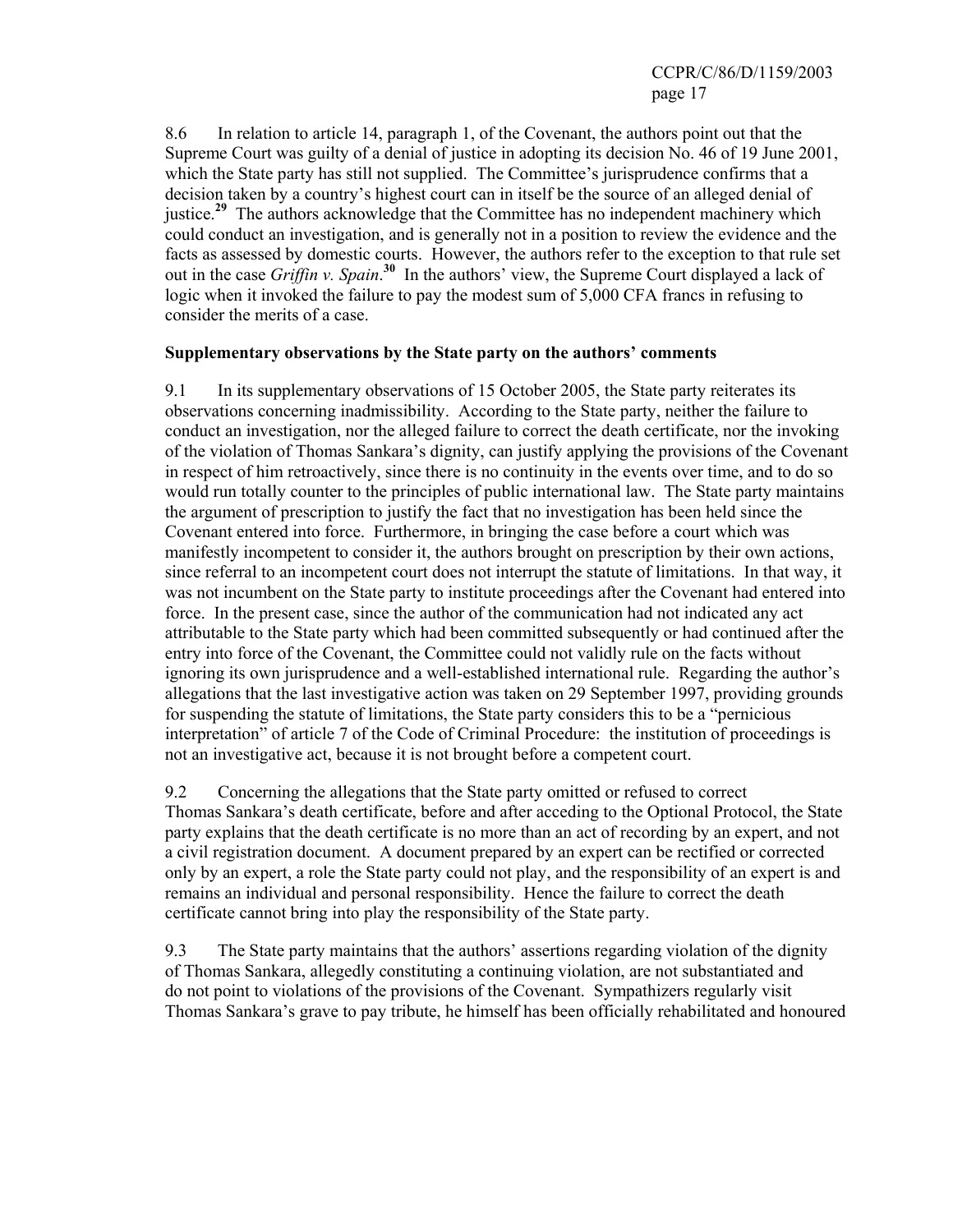as a national hero, a number of political parties which are still represented in the National Assembly bear his name, and a heroes' monument is under construction in Ouagadougou, partly celebrating Thomas Sankara. In addition, according to the State party, the protection of dignity under the Covenant guarantees only the rights of living persons, and not the dead. Consequently, the allegation that Thomas Sankara's right to dignity has been violated is manifestly unfounded.

9.4 Concerning the alleged admissions of legal significance made by the State party in connection with Thomas Sankara's status as a victim, the State party notes the flimsiness of these observations and considers that the Committee should reaffirm its initial position regarding the inadmissibility of this part of the complaint.

9.5 In the view of the State party, the authors' observations demonstrate that the requirements for admissibility before the Committee have not all been met in this case, in relation to the Committee's partial decision on admissibility. The State party requests the Committee to reconsider its admissibility decision. Not only have not all remedies been exhausted in relation to all their allegations, but in addition the allegations reflect an abuse of rights and abuse of process and are manifestly incompatible with the provisions of the Covenant.

9.6 The State party reaffirms that it has demonstrated the effectiveness of non-contentious remedies in the specific case of Burkina Faso, in the prevailing political and social context. The authors have not denied that these remedies are effective, and do not explain their steadfast refusal to make use of non-contentious remedies. The State party also reiterates that the authors have failed to use certain contentious remedies. It refers to its observations on admissibility, and in particular to article 123 of the Personal and Family Code, under which they could secure correction of the death certificate. Lastly, the State party maintains that Ms. Sankara, through negligence or ignorance, committed procedural errors which prevented consideration of the substance of her complaint, and it refers to its observations on admissibility.

9.7 In relation to abuse of process, the State party maintains that the complaints raised by the authors are more political than legal in nature, and are in fact directed at the country's President.

9.8 The State party puts forward the following arguments as to the merits. Regarding the alleged violation of article 2, the State party considers that these violations cannot have occurred in the present case, but if the Committee were to acknowledge such an obligation, the State party is prepared to present relevant arguments. Concerning the alleged violation of article 7, the State party holds that any accusation of cruel, inhuman and degrading treatment cannot be validly upheld in fact or in law, owing to the efforts made by the State party, which met with a categorical refusal on the part of Ms. Sankara. The State party refers to the efforts it has made to achieve reconciliation vis-à-vis Thomas Sankara, and in particular the fact that the location of his grave is public knowledge. The Sankara family cannot claim intimidation of any kind, insofar as its members no longer live in Burkina Faso. The State party considers that the authors have not demonstrated any act attributable to the State party which has caused either physical suffering or mental suffering such as to substantiate a violation of article 7.

9.9 Concerning the alleged violation of article 9, paragraph 1, the State party indicates that the authors have put forward the same arguments as for article 7, and that they have failed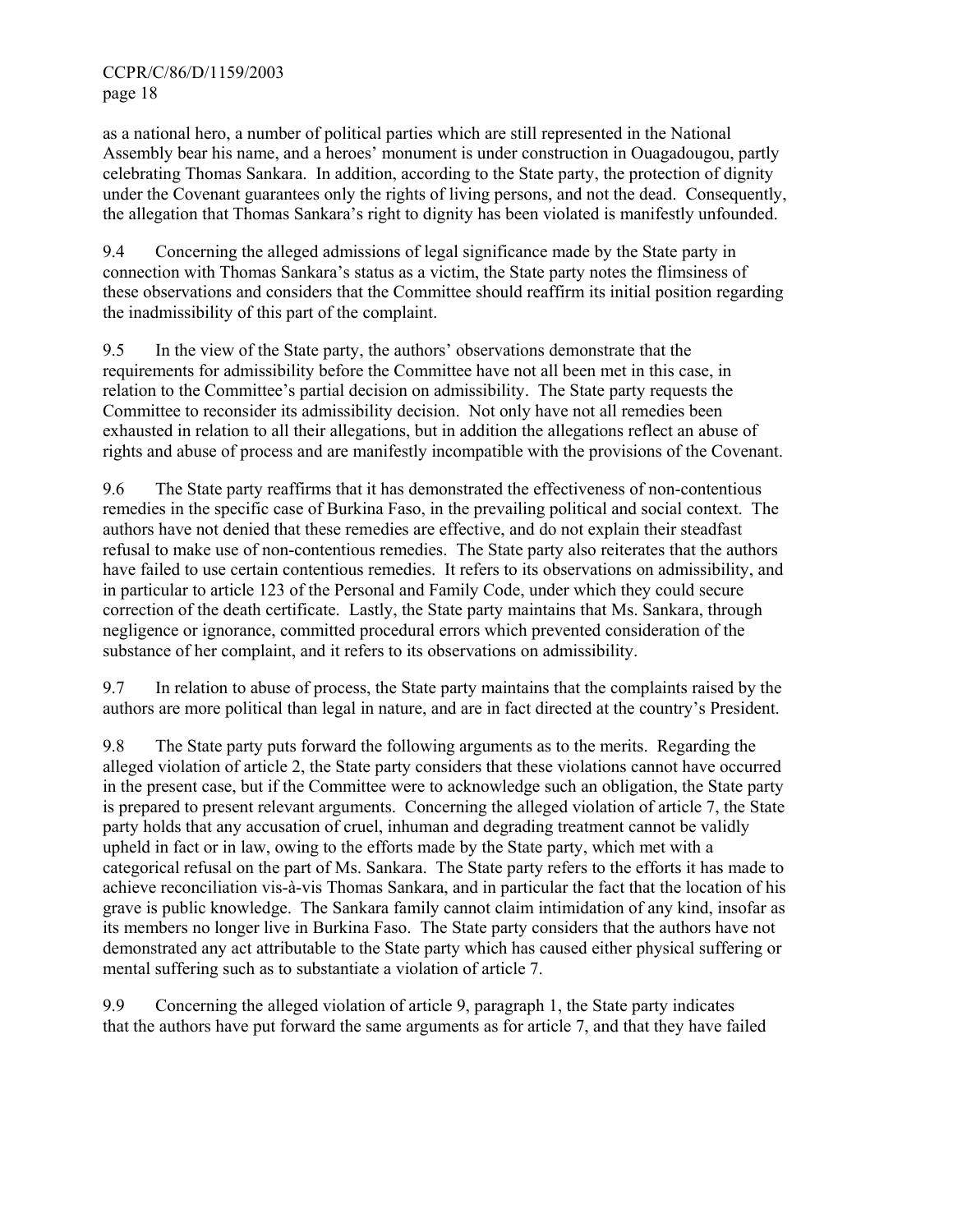likewise to supply any specific arguments to back up the allegations. The authors have not been the victims of arrest or arbitrary detention, nor has their security been disturbed. Accordingly, the State party calls on the Committee to reject the allegation.

9.10 Concerning article 14, paragraph 1, the State party refers to its observations on the merits, in relation to the amount of the bond, which cannot alone indicate bias on the part of the judge. In addition, and citing the Committee's jurisprudence,<sup>31</sup> the State party maintains that the authors did not raise any irregularity before the judicial division of the Supreme Court. Moreover, concerning the authors' arguments based on *Griffin v. Spain*, the State party notes that they have not demonstrated the arbitrary and unfair nature of the proceedings in the Supreme Court, that they have not demonstrated any procedural irregularity, and that the only procedural obstacles which may be cited in the present case are attributable to the failure to deposit a bond, for which the authors have only themselves to blame.

9.11 Concerning article 26, the State party refers to its observations, adding that articles 1 and 8 of Burkina Faso's Constitution protect citizens against all forms of discrimination and guarantee freedom of expression. Discrimination is forbidden by the new 1996 Criminal Code, which lays down severe punishment. According to the State party, the authors have not demonstrated that they have political opinions which gave rise to discriminatory measures on the part of the authorities. Benefiting from refugee status in a foreign country does not in itself constitute proof of discrimination based on the political opinions of the beneficiary. According to the State party, the criteria used by each State in granting refugee status are in practice sometimes subjective, and the Sankara family members still living in Burkina Faso are not harassed in any way because of their political views. The State party calls on the Committee to reject the allegation that article 26 was violated.

## **Authors' comments on the State party's observations**

10. In their comments of 15 January 2006, the authors reaffirm their earlier observations. Concerning the time bar, they explain that no court has called this matter into question, and that in relation to article 7 of the Code of Criminal Procedure**<sup>32</sup>** and the applicable case law, there has never been a time bar.

## **Request for reconsideration of the admissibility decision**

11. The Committee has taken note of the request for reconsideration of its decision on admissibility, made both by the State party and by the authors. It points out that most of the arguments advanced in support of the request for reconsideration relate to parts of the communication which had already been thoroughly examined during consideration of the issue of admissibility, and that the other arguments must be analysed as part of the consideration of the merits. Consequently, the Committee decides to proceed to consider the merits of the communication.

## **Consideration of the merits**

12.1 The Human Rights Committee has considered the present communication in the light of all the information made available to it by the parties, as provided in article 5, paragraph 1, of the Optional Protocol.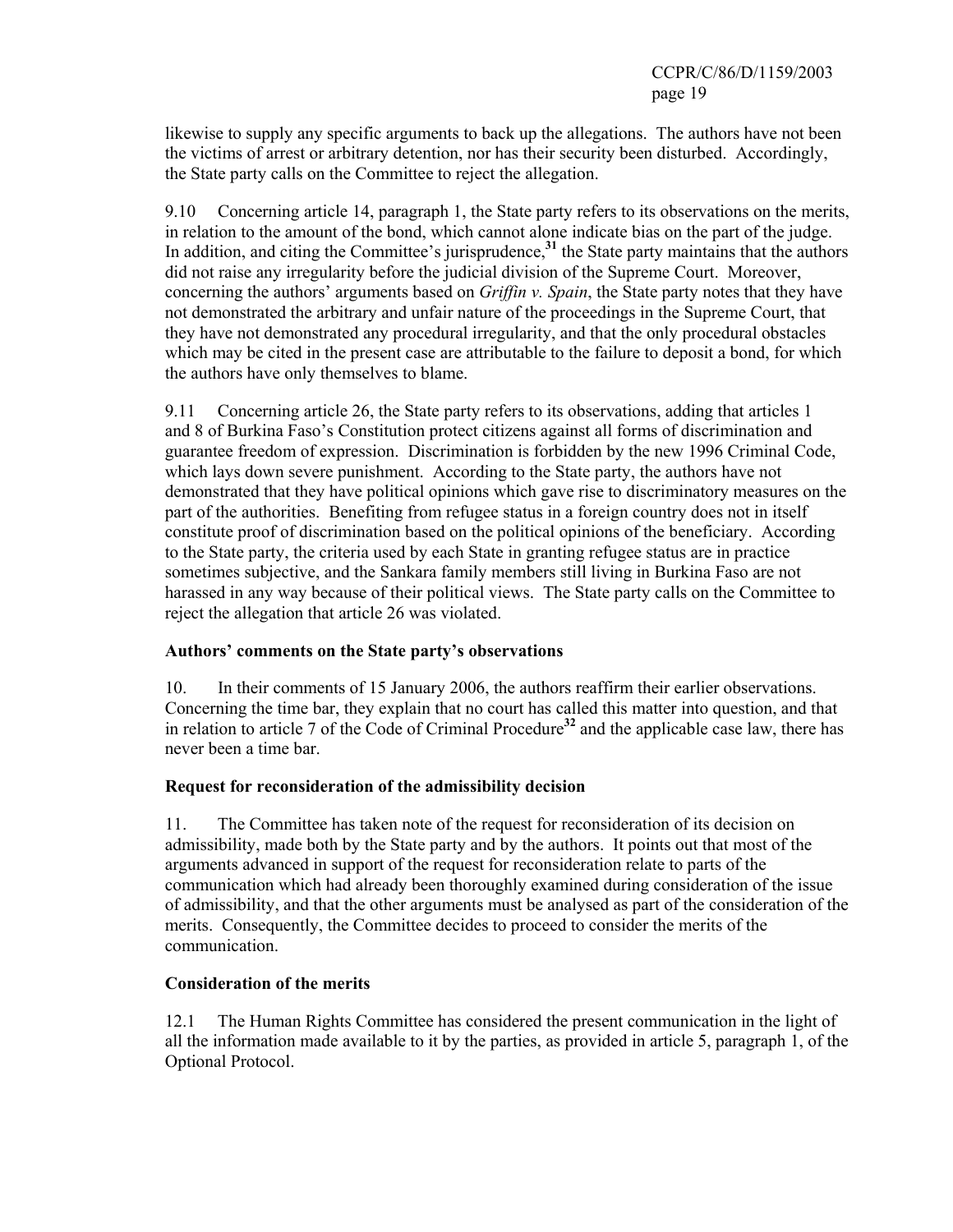12.2 Concerning the alleged violation of article 7, the Committee understands the anguish and psychological pressure which Ms. Sankara and her sons, the family of a man killed in disputed circumstances, have suffered and continue to suffer because they still do not know the circumstances surrounding the death of Thomas Sankara, or the precise location where his remains were officially buried.**<sup>33</sup>** Thomas Sankara's family have the right to know the circumstances of his death,**<sup>34</sup>** and the Committee points out that any complaint relating to acts prohibited under article 7 of the Covenant must be investigated rapidly and impartially by the competent authorities.<sup>35</sup> In addition, the Committee notes, as it did during its deliberations on admissibility, the failure to correct Thomas Sankara's death certificate of 17 January 1988, which records a natural death contrary to the publicly known facts, which have been confirmed by the State party. The Committee considers that the refusal to conduct an investigation into the death of Thomas Sankara, the lack of official recognition of his place of burial and the failure to correct the death certificate constitute inhuman treatment of Ms. Sankara and her sons, in breach of article 7 of the Covenant.

12.3 Concerning the alleged violation of article 9, paragraph 1, of the Covenant, the Committee recalls its jurisprudence to the effect that the right to security of person guaranteed in article 9, paragraph 1, of the Covenant applies even outside the context of formal deprivation of liberty.<sup>36</sup> The interpretation of article 9 does not allow a State party to ignore threats to the personal security of non-detained persons within its jurisdiction.**<sup>37</sup>** In the present case, individuals shot and killed Thomas Sankara on 15 October 1987, and, fearing for their safety, his wife and children left Burkina Faso shortly thereafter. However, the arguments put forward by the authors are not sufficient to reveal a violation of article 9, paragraph 1, of the Covenant.

12.4 Concerning the alleged violation of article 14, paragraph 1, of the Covenant, while the authors' request for public inquiry and legal proceedings do not need to be determined by a court or tribunal, the Committee considers however that whenever, as in the present case, a judicial body is entrusted with the task of deciding on the start of such inquiry and proceedings, it must respect the guarantee of equality of all persons before the courts and tribunals as enshrined in article 14, paragraph 1, and the principles of impartiality, fairness and equality of arms implicit in this guarantee.**<sup>38</sup>**

12.5 The Committee notes the authors' arguments regarding the non-respect of the guarantee of equality by the Supreme Court when it rejected the appeal on the grounds of failure to deposit security of 5,000 CFA francs, and its refusal to take into account Auguste Sankara's status as a minor. It appears, firstly, that the State party did not contest the claim that, contrary to article 110 of order No. 91-51 of 26 August 1991, the registrar failed to inform counsel of the obligation to deposit the sum of 5,000 CFA francs as security; and secondly, that the Supreme Court ruling stating that the authors provided no evidence in support of an exemption for Auguste Sankara, as a minor, was unwarranted since the authors were unaware that security was required precisely because of the registrar's failure to inform them of the fact - a key point of which the Court was fully aware. The Committee accordingly considers that the Supreme Court failed to comply with the obligation to respect the guarantee of equality of all persons before the courts and tribunals as enshrined in article 14, paragraph 1, of the Covenant and the principles of impartiality, fairness and equality of arms implicit in this guarantee.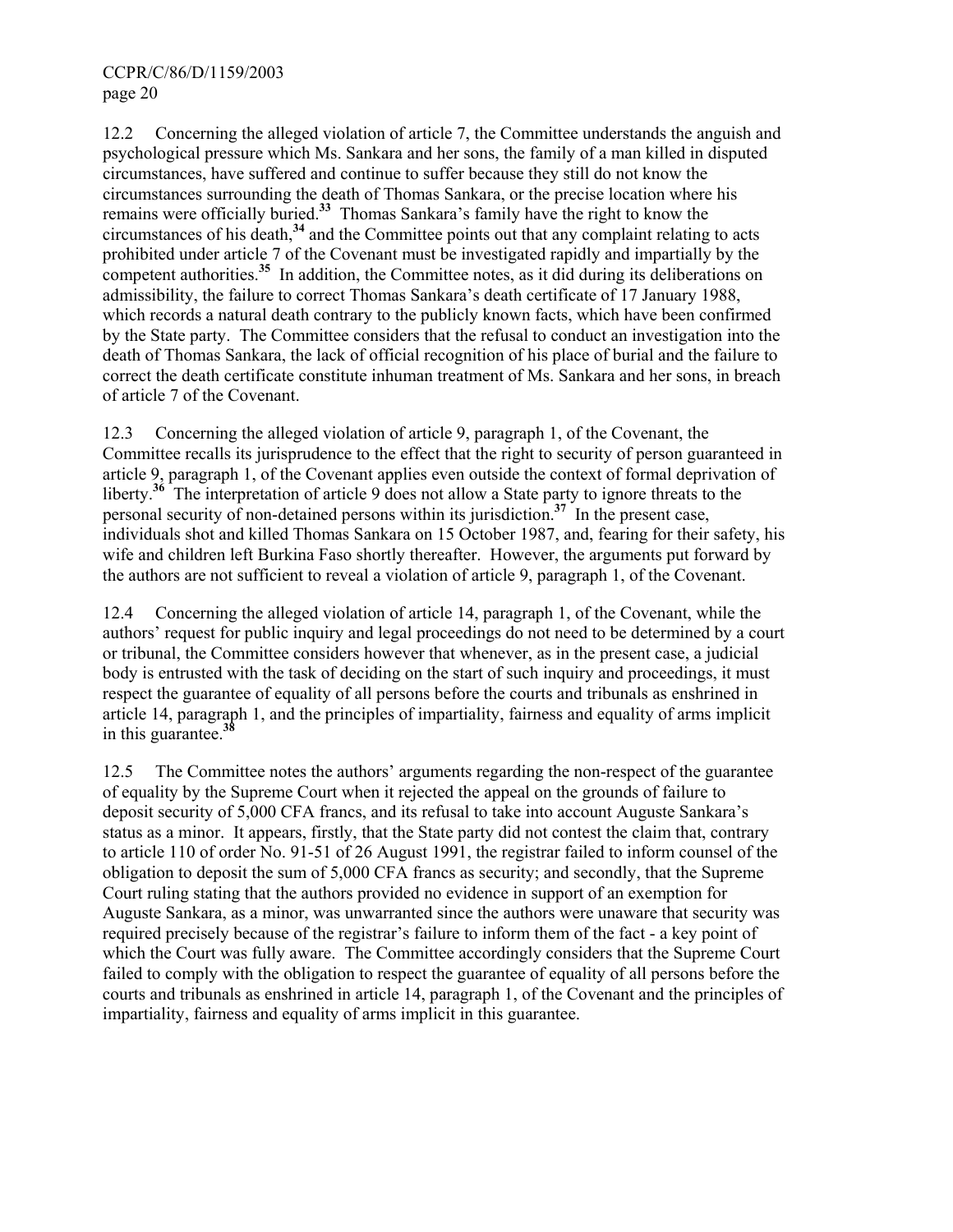12.6 The Committee notes that after the Supreme Court adopted decision No. 46 of 19 June 2001, confirming decision No. 14 in which the Appeal Court declared the ordinary courts incompetent, the relevant authorities refused or omitted to refer the case to the Minister of Defence so that proceedings could be instituted in the military courts in accordance with article 71 (1) and (3) of the Code of Military Justice. The Committee also refers to its deliberations on admissibility and the conclusion it reached that the Procurator wrongly halted the proceedings instituted by the authors and in addition failed to respond to their appeal of 25 July 2001. Lastly, the Committee notes that after the ordinary courts were declared incompetent, almost five years passed, but no judicial proceedings were instituted by the Minister of Defence. The State party was unable to explain these delays, and on this point the Committee considers that, contrary to the State party's arguments, no time bar could invalidate proceedings in a military court, and consequently the failure to refer the matter to the Minister of Defence should be attributed to the Procurator, who alone had the power to do so. The Committee considers that this inaction since 2001, despite the various remedies sought subsequently by the authors, constitutes a violation of the obligation to respect the guarantee of equality of all persons before the courts and tribunals as enshrined in article 14, paragraph 1, and the principles of impartiality, fairness and equality of arms implicit in this guarantee.

12.7 Concerning the alleged violation of article 26 of the Covenant, the Committee considers that the arguments put forward by the authors concerning the authorities' discrimination against them for their political opinions are insufficient to reveal a violation.

13. The Human Rights Committee, acting under article 5, paragraph 4, of the Optional Protocol, is of the view that the facts before it disclose a violation of articles 7 and 14, paragraph 1, of the Covenant.

14. The Committee recalls that in acceding to the Optional Protocol, the State party recognized the competence of the Committee to determine whether the Covenant had been breached and that, under article 2 of the Covenant, it undertook to ensure to all individuals within its territory and subject to its jurisdiction the rights recognized in the Covenant, and to guarantee an effective and enforceable remedy when a violation has been established. Under article 2, paragraph 3 (a), of the Covenant, the State party is required to provide Ms. Sankara and her sons an effective and enforceable remedy in the form, inter alia, of official recognition of the place where Thomas Sankara is buried, and compensation for the anguish suffered by the family. The State party is also required to prevent such violations from occurring in the future.

15. Bearing in mind that, by acceding to the Optional Protocol, States parties recognize the competence of the Committee to determine whether there has been a violation of the Covenant, and that, under article 2 of the Covenant, they undertake to ensure to all individuals within their territory and subject to their jurisdiction the rights recognized in the Covenant, and to guarantee an effective and enforceable remedy when a violation has been established, the Committee wishes to receive from the State party, within 90 days following the submission of these Views, information about the measures taken to give effect to them. The State party is also requested to publish the Committee's Views.

[Adopted in English, French and Spanish, the French text being the original version. Subsequently to be issued in Arabic, Chinese and Russian as part of the Committee's annual report to the General Assembly.]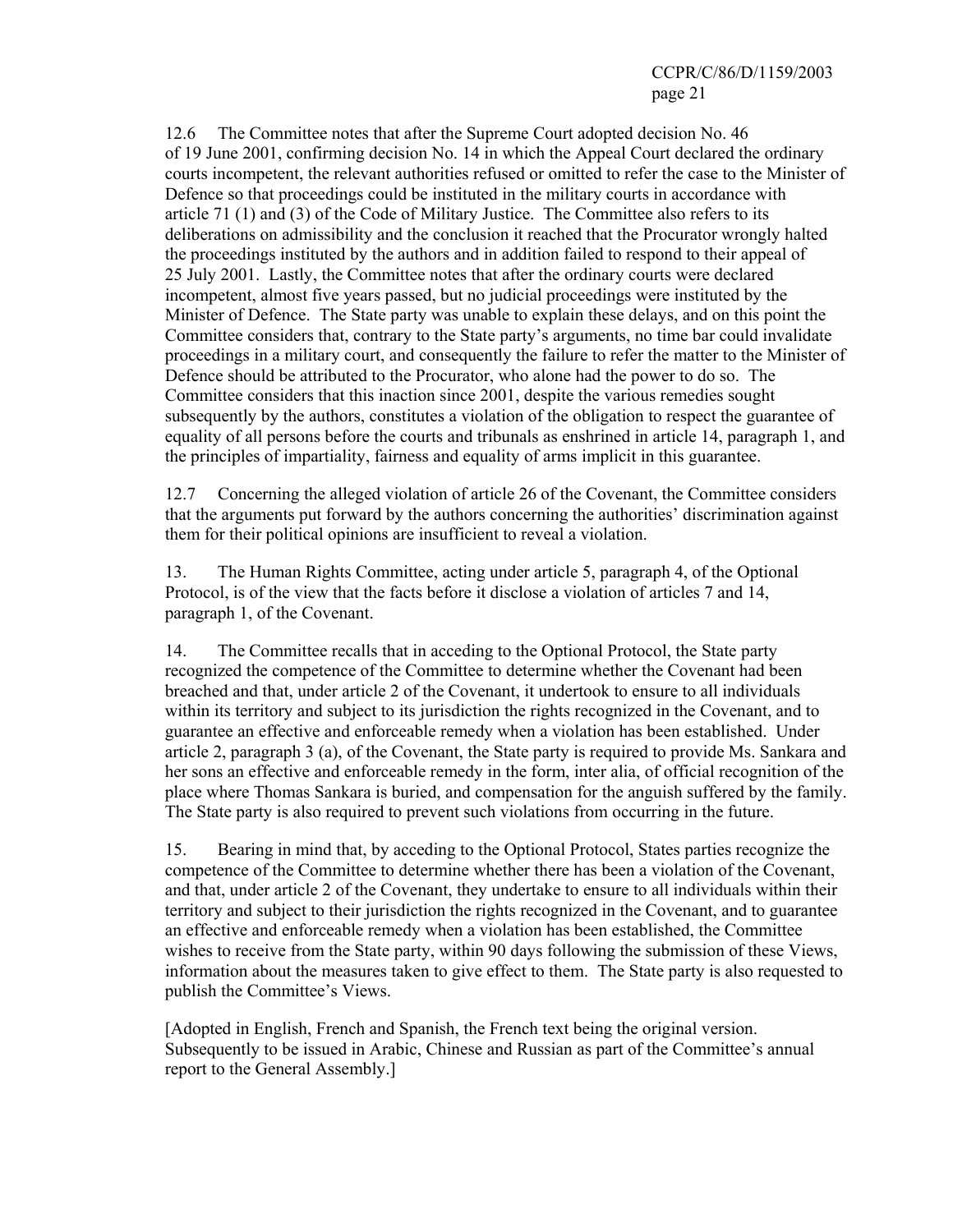#### **Notes**

<sup>1</sup> The examining judge considered that, in accordance with article 51 of the Code of Criminal Procedure, the examination division of the Ouagadougou Tribunal de Grande Instance had jurisdiction in the light of the location of the crime and the fact that it was not time-barred. "[…] Considering that, in the present case, it was not reported that the crime of premeditated murder in question had taken place in a military establishment; that even if this were true, it should be noted that the perpetrator or perpetrators of this crime have not been identified to date; that this, moreover, is the reason why the complaint was lodged against a person or persons unknown; that consequently, in the present circumstances, it would be very hazardous, without having previously identified the perpetrators, to conclude that they were members of the armed forces; that even if the person responsible for issuing a false administrative document had military status, it should be pointed out that this second offence is subsidiarily linked to the first, namely premeditated murder, in the sense that its existence depends on the existence of the first, which is the principal offence; that, moreover, it is a general principle of law that the accessory follows the principal […]; that it follows that the military status of the person responsible for the false document could not serve as legal justification for the referral of the perpetrator or perpetrators of the principal offence, namely premeditated murder, to the military courts […]."

<sup>2</sup> "[...] it is no secret that the events on which the complaint is based took place on the evening of 15 October 1987 in the Conseil de l'Entente barracks. In other words, the acts in question were perpetrated not only in a military establishment, but also by persons with military status. In no respect does this involve an ordinary offence. The false document mentioned in the complaint is an accessory following the principal, the outcome of which is linked to the principal action. Therefore: The indictment division is requested to declare the examining judge incompetent, in accordance with article 34 of the Code of Military Justice […]". Article 34 of the Code of Military Justice: "The military courts are competent to examine and pass judgement on ordinary offences committed by members of the armed forces, or equivalent non-combatant personnel in service, in military establishments or where they are accommodated, as well as the military offences established under this Code in accordance with the rules of procedure which apply thereto […]".

<sup>3</sup> It emerges from the Supreme Court decision that the authors stated in the Court that, at the time they lodged their complaint on 9 October 1997, pursuant to article 85 of the Code of Criminal Procedure, they had paid to the examining judge a bond of 1 million CFA francs, and that, furthermore, they had not paid the security to the Supreme Court registrar as the latter had omitted to read out the provisions of article 110 of order No. 91-0051/PRES of 26 August 1991 relating to the composition, organization and functioning of the Supreme Court ("the plaintiff is required, on pain of inadmissibility, to pay a sum of 5,000 francs as security before the end of the month following his or her notice of intent to appeal. The security is payable either directly to the chief registrar of the Supreme Court or by a money order addressed to the chief registrar. The registrar receiving the notice of intent shall read out to the plaintiffs the provisions of the foregoing two paragraphs and mention this formality in the record"). The Supreme Court considered that the deposits of security provided for under article 85 of the Code of Criminal Procedure and article 110 of the above-mentioned order were separate, and that the payment of the security provided for in the first provision did not obviate payment of that required under the second provision. The Supreme Court also considered that in failing to inform the plaintiffs of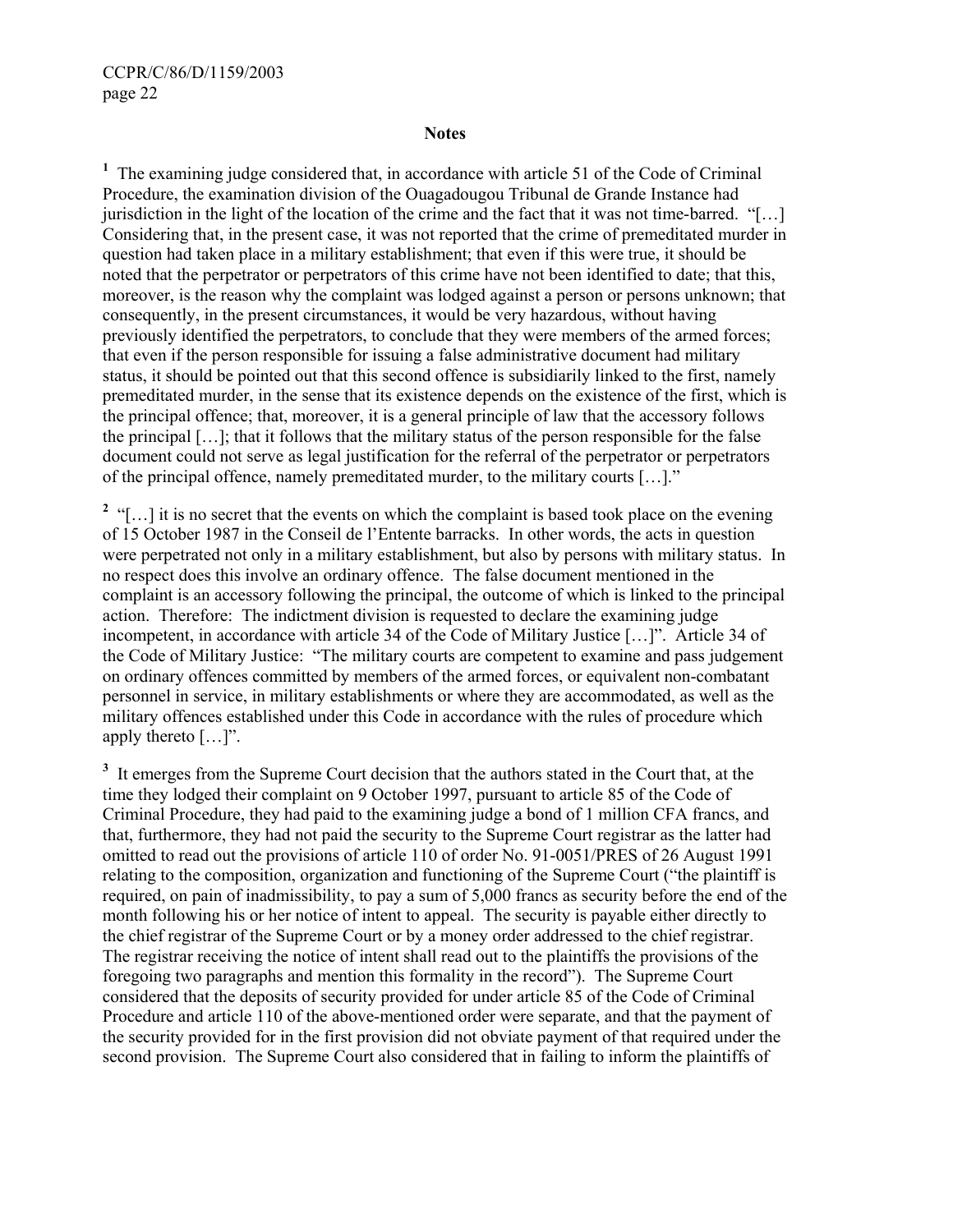the obligation to pay security the registrar was not, in law, liable to any procedural penalty, and that the authors could not, therefore, be exempted from this obligation as a result of the aforesaid omission.

**4** Arguing that Court of Appeal decision No. 14 had become final as a result of Supreme Court decision No. 46 and that consequently the ordinary courts were incompetent, the authors, on the strength of article 71 (3) of the Code of Military Justice, asked the Prosecutor-General to report the criminal act to the Minister of Defence, who would then be required to issue a prosecution order (article 71: "If the case involves an offence within the competence of the military courts, the Minister of Defence shall determine whether or not it is necessary to refer the case to the military justice system. No proceedings may take place, on pain of invalidity, without a prosecution order issued by the Minister of Defence. In all cases where the offence has been reported by a civilian examining judge, a Procurator of Faso or a Procurator-General, the Minister of Defence is required to issue the prosecution order. The said prosecution order cannot be appealed; it must make specific reference to the acts to which the proceedings will relate, characterize them and indicate the applicable legislation"). The authors recalled that, on 27 January 2000, they had also, unsuccessfully, addressed such a request to the Procurator of Faso. However, according to the authors, in a similar case (*Public Prosecutor v. Kafando Marcel et al*., which was the subject of referral order No. 005/TMO/CCI of 17 July 2000), the Procurator of Faso in the Ouagadougou Tribunal de Grande Instance had, in communication No. 744/99, reported to the Government Commissioner to the Military Court acts categorized as serious and ordinary offences that appeared to have been committed on Conseil de l'Entente premises. Moreover, according to the authors, the Minister of Defence, after a preliminary inquiry, had issued a prosecution order.

<sup>5</sup> "It's all very well to keep harping on one particular aspect of the Sankara case. But it should not be forgotten that there are certainly many cases before the courts. The Minister of Defence is not there to deal with justice-related issues; he certainly has other concerns. But I can assure you that, in all matters relating to all legal cases, there will be nothing to prevent cases from proceeding from start to finish in our country. We have chosen the rule of law and we intend to meet our responsibilities in this regard."

<sup>6</sup> The authors claim, first, that the statute of limitations was interrupted (neither the judicial examination order nor the Court of Appeal decision challenged the admissibility of the complaint. Similarly, the predecessor of the current Procurator of Faso had not invoked the statute of limitations, but article 34 of the Code of Military Justice. Lastly, the Supreme Court's decision on inadmissibility applies only to the non-payment of security and not to the statute of limitations). Secondly, the authors claim that the Court of Appeal decision instructed the parties, not only the claimant but also the prosecuting authorities, to take proceedings in another court. In accordance with this decision, the authors explain that they were unable, under the provisions of the Code of Military Justice, to bring the case directly before the Minister of Defence (who is the only person with authority to issue the prosecution order in connection with an offence within the jurisdiction of the military courts), and were thus obliged to refer the case to the Procurator in accordance with article 71 (3) of the Code of Military Justice. Once again, reference is made to the *Public Prosecutor v. Kafando Marcel et al.* case.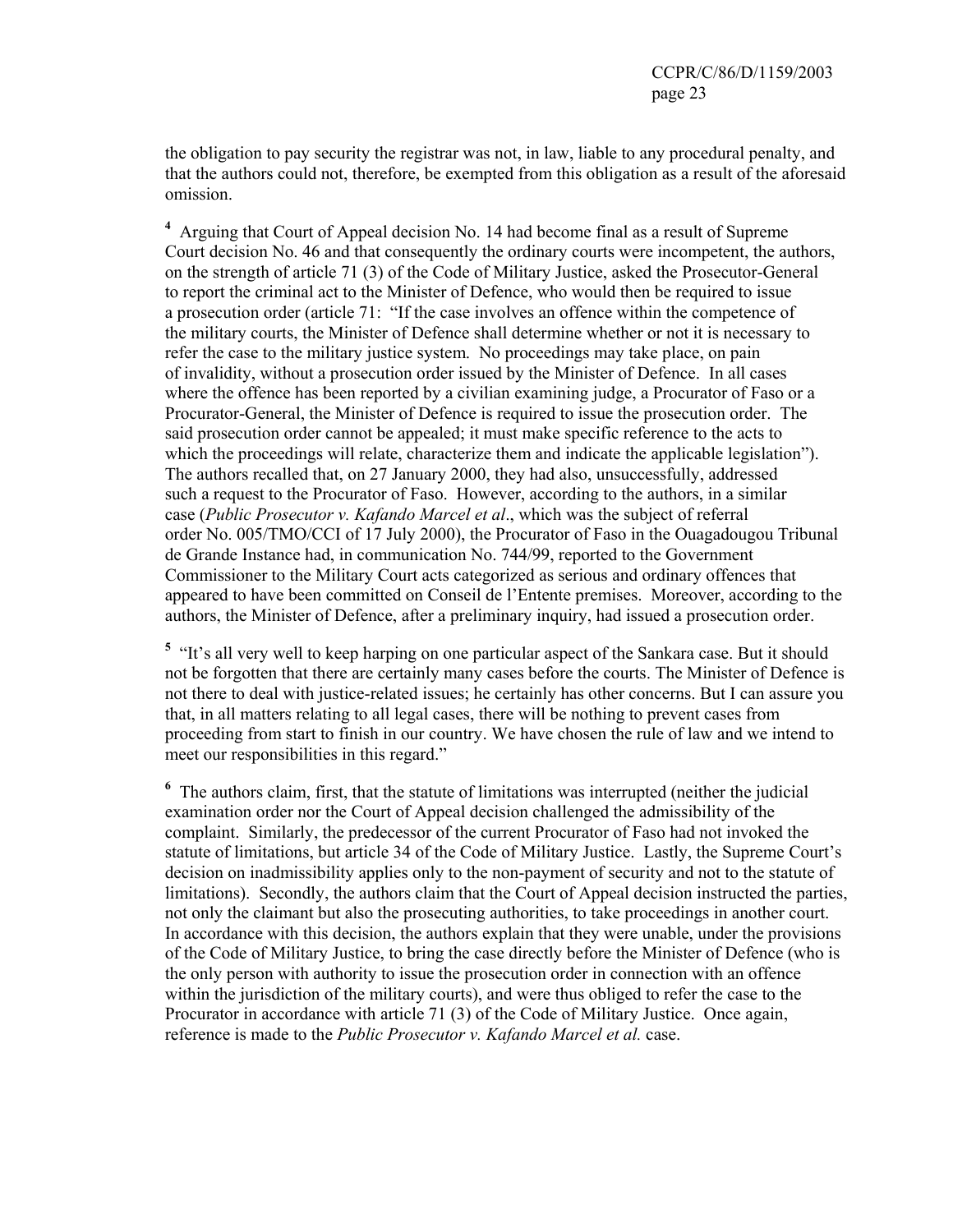<sup>7</sup> Article 4: "Any judge who, invoking the silence, obscurity or inadequacy of the law, refuses to deliver a judgement may be prosecuted for denial of justice."

<sup>8</sup> Article 166: "Any judge who, on whatever pretext, including the silence or obscurity of the law, refuses to render the justice he owes to the parties after being requested to do so, and who persists in his refusal after a warning or order from his superiors, shall be liable to imprisonment for a term of two months to one year and a fine of 50,000 to 300,000 francs. A judge found guilty of this offence may, furthermore, be barred from any judicial function for a period of not more than five years."

**9** Communication No. 886/1999, *Schedko et al. v. Belarus*, Views of 3 April 2003.

**<sup>10</sup>** Article 111 of order No. 91-0051/PRES of 26 August 1991: "The following are nevertheless exempted from payment of a bond: persons sentenced to ordinary imprisonment or light imprisonment; persons who are in receipt of, or have requested, legal aid; minors under the age of 18."

**<sup>11</sup>** Equivalent to approximately 7.6 euros, according to the authors.

**<sup>12</sup>** Communications Nos. 563/1993, *Nydia Bautista de Arellana v. Colombia*, Views of 27 October 1995, 612/1995, *Vicente v. Colombia*, Views of 29 July 1997, and 778/1997, *Coronel v. Colombia*, Views of 24 October 2002.

**<sup>13</sup>** Communication No. 612/1995, *Vicente v. Colombia*, Views of 29 July 1997.

**<sup>14</sup>** Communication No. 886/1999, *Schedko et al. v. Belarus*, Views of 3 April 2003.

**<sup>15</sup>** Communication No. 30/1978, *Bleier v. Uruguay*, Views of 29 March 1982.

<sup>16</sup> "At this juncture, matters must not be confused. To date, the Minister of Defence has not been called upon to intervene as such in the Thomas Sankara case. I have no judicial document or a document from a claimant calling on me to act. If one day this problem arises, courageously and with the President of Burkina Faso as the supreme chief of the armed forces, we shall ensure that a solution is found to the problem. Thomas Sankara was in fact one of our brothers in arms. There is no reason why any problem raised concerning him cannot be solved." *Le Pays*, No. 2,493, 22 October 2001.

**<sup>17</sup>** Communication No. 345/1998, *R.A.V.N. et al. v. Argentina*, decision of 26 March 1990 on inadmissibility.

**<sup>18</sup>** Communications Nos. 24/1997, *S. Lovelace v. Canada*, Views of 30 July 1981, 196/1985, *I. Gueye v. France*, Views of 3 April 1989, 516/1992*, J. Simunek et al. v. Czech Republic*, Views of 19 July 1995, 520/1992, *E. and A.K. v. Hungary*, decision of 7 April 1994 on inadmissibility, and 566/1993, *Ivan Somers v. Hungary*, Views of 23 July 1996.

**<sup>19</sup>** Communication No. 612/1995, *Vicente v. Colombia*, Views of 29 July 1997.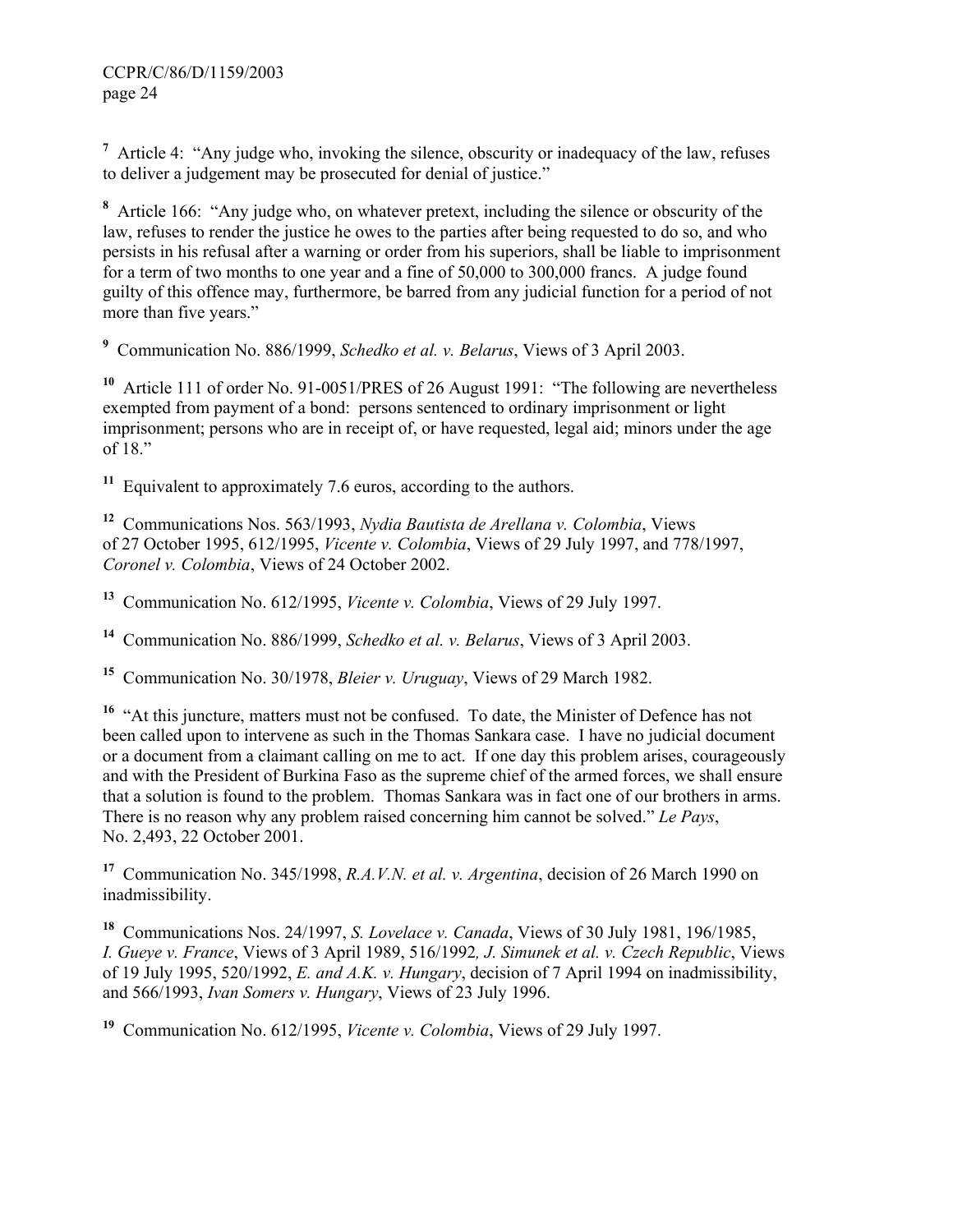**<sup>20</sup>** Médiateur du Faso, Collège des sages, National Reconciliation Commission, and Compensation Fund for Victims of Political Violence.

**<sup>21</sup>** Communication No. 612/1995, *Vicente v. Colombia*, Views of 29 July 1997.

**<sup>22</sup>** Communications Nos. 612/1995, *Vicente v. Colombia*, Views of 29 July 1997, and 778/1997, *Coronel et al. v. Colombia*, Views of 24 October 2002.

**<sup>23</sup>** Communications Nos. 950/2000, *Sarma v. Sri Lanka*, Views of 16 July 2003, and 886/1999, *Schedko v. Belarus*, Views of 3 April 2003.

**<sup>24</sup>** Communication No. 821/1998, *Chongwe v. Zambia*, Views of 25 October 2000.

**<sup>25</sup>** As an example, the State party mentions a bond in the amount of 1.5 million CFA francs deposited in the case *Fonds Chrétien de l'Enfance Canada (FCC) v. Batiano Célestin* in 1997.

**<sup>26</sup>** Under articles 648-658 of the Code of Criminal Procedure and articles 291 and 292 of order No. 91-51 of 26 August 1991 on the organization and functioning of the Supreme Court, any party in court proceedings who entertains legitimate suspicions regarding a judge who is to rule on his or her interests may prevent the judge from doing so by applying for disqualification. However, according to the State party, the author did not make use of this opportunity. Nor did she make use of the appeal against judicial misconduct provided for in articles 283 and 284 of order No. 91-51, under which denial of justice may be punished.

**<sup>27</sup>** The authors cite communications Nos. 161/1983, *Herrera Rubio v. Colombia*, Views of 2 November 1987, and 778/1997, *Coronel et al. v. Colombia*, Views of 24 October 2002.

**<sup>28</sup>** The authors refer to communications Nos. 1024/2001, *Sanlés Sanlés v. Spain*, decision of 30 March 2004 on inadmissibility, and 717/1996, *Acuña Inostroza et al. v. Chile*, decision of 23 July 1999 on inadmissibility, and to the individual opinions on communication No. 718/1996, *Vargas Vargas v. Chile*, decision of 26 July 1999 on inadmissibility.

**<sup>29</sup>** Communication No. 718/1996, *Vargas Vargas v. Chile*, decision of 26 July 1999 on inadmissibility, para. 6.7.

**<sup>30</sup>** Communication No. 493/1992, *Griffin v. Spain*, Views of 4 April 1995: "… unless it can be ascertained that the proceedings were manifestly arbitrary, that there were procedural irregularities amounting to a denial of justice, or that the judge manifestly violated his obligation of impartiality" [para. 9.6].

**<sup>31</sup>** Communication No. 811/1998, *Mulai v. Republic of Guyana*, Views of 20 July 2004: "where attempts at jury tampering come to the knowledge of either of the parties, these alleged improprieties should have been challenged before the court" [para. 6.1].

<sup>32</sup> "In criminal matters, prosecution is time-barred 10 years after the date on which the offence was committed, if no act of investigation or prosecution has taken place in that interval. If such